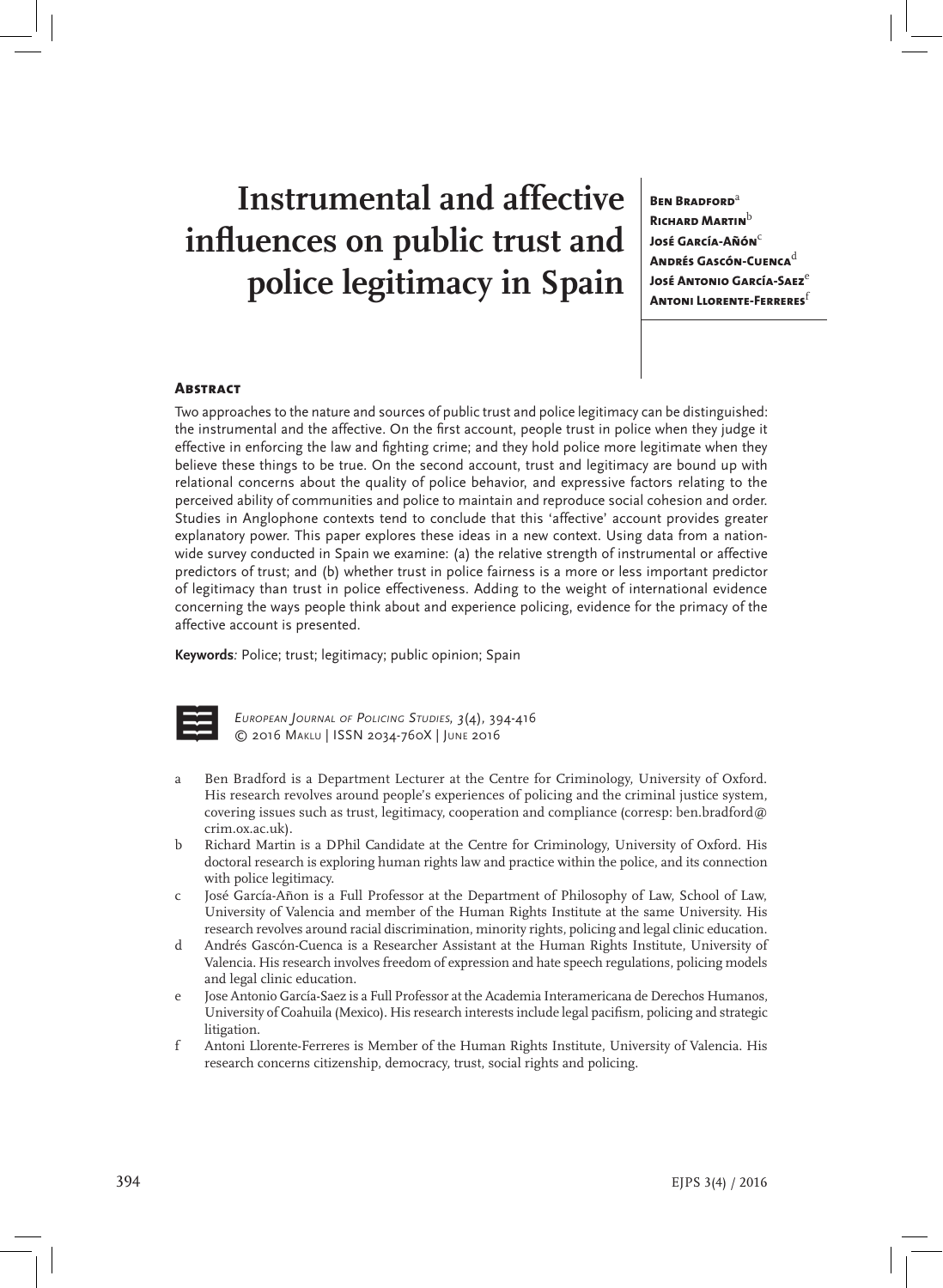#### **1. Introduction**

Over the last two decades there have been concerted efforts by criminologists, politicians and police organizations in many countries to measure and better understand the relationship between the public and police, resulting in a large corpus of empirical work. As demonstrated by recent edited collections (Mesko and Tankebe, 2015; Tankebe and Leibling, 2013) and pan-European surveys (Hough et al, 2012, 2013), this is a dynamic and increasingly international field, which is now applying well-established theories and methodologies to lesser-explored policing contexts. A primary research concern has been identifying the key 'drivers' of trust and legitimacy, and in an attempt to further develop and expand the boundaries of this scholarship, the current paper explores the issues of trust and police legitimacy in the hitherto under-studied context of Spanish policing.

Trust is a complex concept, but most definitions concur that it involves tacit or explicit expectations of how other people will behave, and that it fosters stability and coherency in our everyday lives (Giddens, 1991). Trust rests on two key elements (Hardin, 2006). First, *efficacy*; we trust when we believe the trustee can deliver on their claim or promise of action or outcome. Second, placing trust in another, be it a person or an organisation, rests on an understanding that they have the right *intentions* towards us. Trust is thus a product of social relationships that enable the trustee to grasp what the trustor's interests are. On some accounts, trust arises out of a process of knowledge formation – we place trust in others when we have sufficient knowledge of their ability and intentions (Hardin, 2006). On other accounts, trust is emergent from our moral commitments to others in our social environment – particularly those we judge to be like us in important ways (Uslaner, 2002). In both cases it can often make sense to envisage that trust is, in the final analysis, based on a 'leap of faith' (Möllering, 2001), since it involves placing our interests in the hands of others in the absence of full knowledge of their abilities and intentions (if we had such knowledge, then trust would not be necessary).

What does this notion of trust mean within the practical context of policing? The relational nature of trust suggests that public trust is in an important sense born out of dynamics of specific encounters with police. To the extent that officer behaviour conforms to accepted notions of what police can and should do, and to the extent police appear effective and well-intentioned, trust will be garnered and/or reproduced. Yet, any conception of trust-generating processes which relies purely on face-to-face interactions cannot do justice to the complexity of people's relationships with the police. Relatively few of us are regularly placed in a situation to make judgments about the behaviour of individual officers or units, but many people are still prepared to make the leap of faith to trust the police. Beyond personal contact with officers people will draw on a range of sources to inform their trust judgements, such as their perceptions of crime, the quality of their local environment, the media and so on (Jackson et al. 2013).

The dual component concept of trust, concerned with both efficacy and intentions, also has important implications in terms of the legitimacy police command. On most accounts trust in police feeds into legitimacy – when people believe police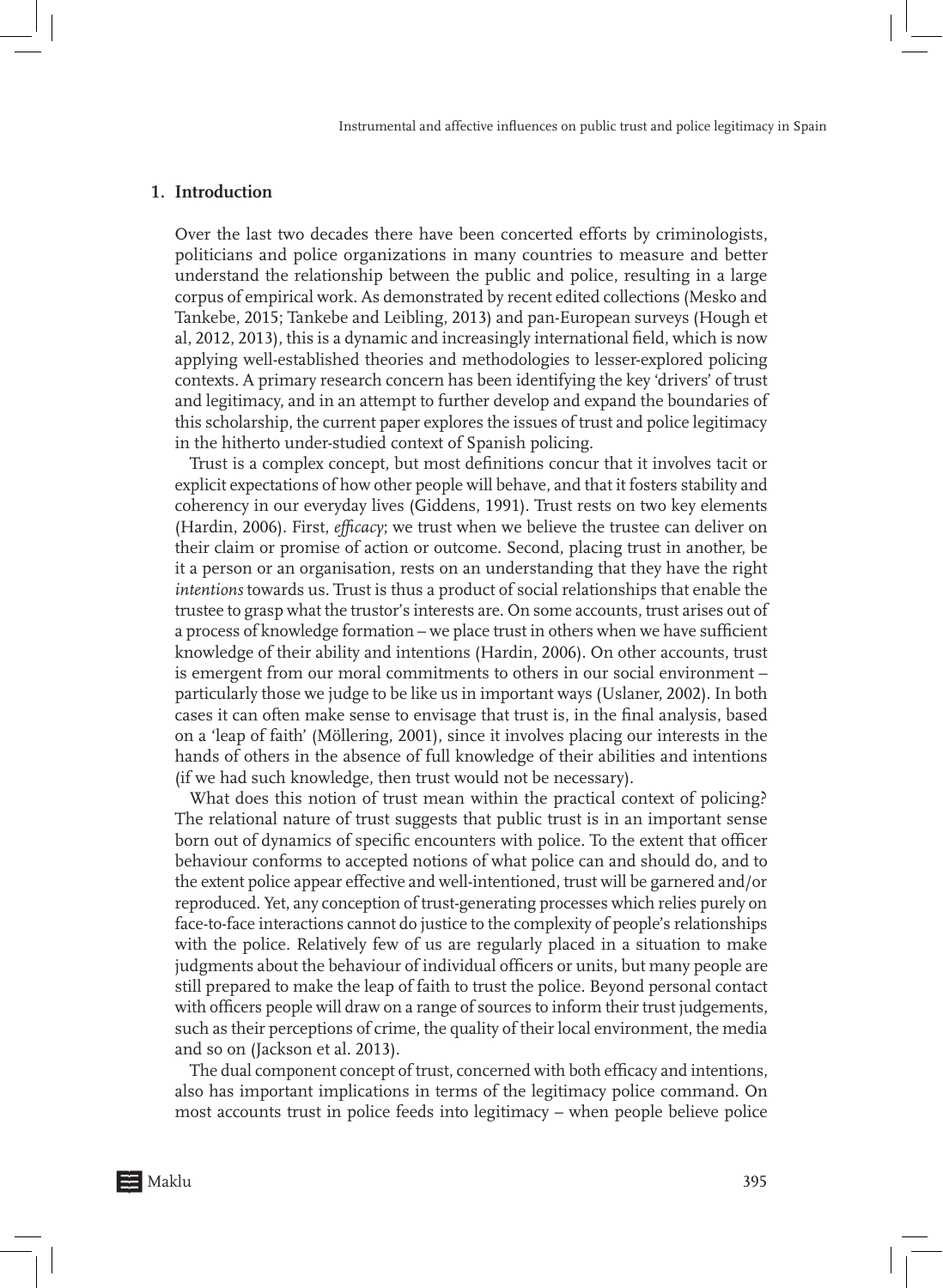have the right intentions and are competent in the tasks assigned to them, they are more likely to grant it legitimacy. A key question is therefore whether, when making legitimacy judgements, people pay more attention to the instrumental effectiveness of policing, or whether they attend more to the intentions of the police and the quality of the relationship between police and public. A second, antecedent, and equally important question is whether trust judgements are themselves based more on instrumental or affective factors. In answering these questions, research regularly finds that affective factors that concern the quality of policing are most important in shaping trust (Bradford and Myhill, 2014); and a sense that the police have the right intentions towards those they police – in particular, that they use fair and ethical processes when dealing with citizens – is most important in shaping legitimacy (Jackson et al. 2013; Hinds and Murphy 2007; Tyler and Huo, 2002).

These findings are important because studies have consistently shown that trust and legitimacy are linked to people's propensities to cooperate with and assist officers (Murphy et al., 2008 Tyler and Huo, 2002; Van Damme et al., 2013). In the absence of such cooperation, the job of the police, as it is envisaged in most capitalist democracies, would be very much harder, more expensive and more reliant on coercive means of achieving compliance. Understanding what promotes, or inhibits, trust, legitimacy and cooperation is thus a key policy question. If affective factors are indeed more important, for example, this would suggest police interested in enhancing public cooperation should expend more efforts on improving the quality of their relationships with the communities they serve.

Yet the nature of public trust *in* the police, and its consequences in terms of the legitimacy *of* the police, has been explored primarily in Anglophone contexts – see Van Craen and Skogan (2015) for a recent overview – although there are of course exceptions, including Van Craen and Skogan's own contribution as well as others (e.g. Dirikx and Van den Bulck, 2014; Kääriäinen 2008; Kwak et al. 2012; Sun et al. 2013; Tankebe 2009; Van Damme 2015). Most recent work suggests broad support, in European countries at least, for the process-based model of police legitimacy outlined above. In this paper we seek to broaden understanding of the role played by affective and instrumental factors in fostering trust and police legitimacy by considering a less-well known context, Spain. Using data from a telephone survey of 2000 people conducted in 2013, we ask two key questions: is it instrumental or affective factors that are the most significant drivers of trust in police; and, is trust in police fairness a more important factor shaping legitimacy than trust in police effectiveness?

The paper proceeds as follows. In section 2 we provide more detail on the distinction between the instrumental and affective factors in generating trust and legitimacy, before locating our inquiry within the Spanish policing context in section 3. Having established our research questions in section 4, section 5 describes our data and methods, while section 6 presents the research findings. Section 7 pulls together the central strands of the paper to discuss what the findings might mean for trust and legitimacy in the context of Spanish policing, as well as for developing future research in this area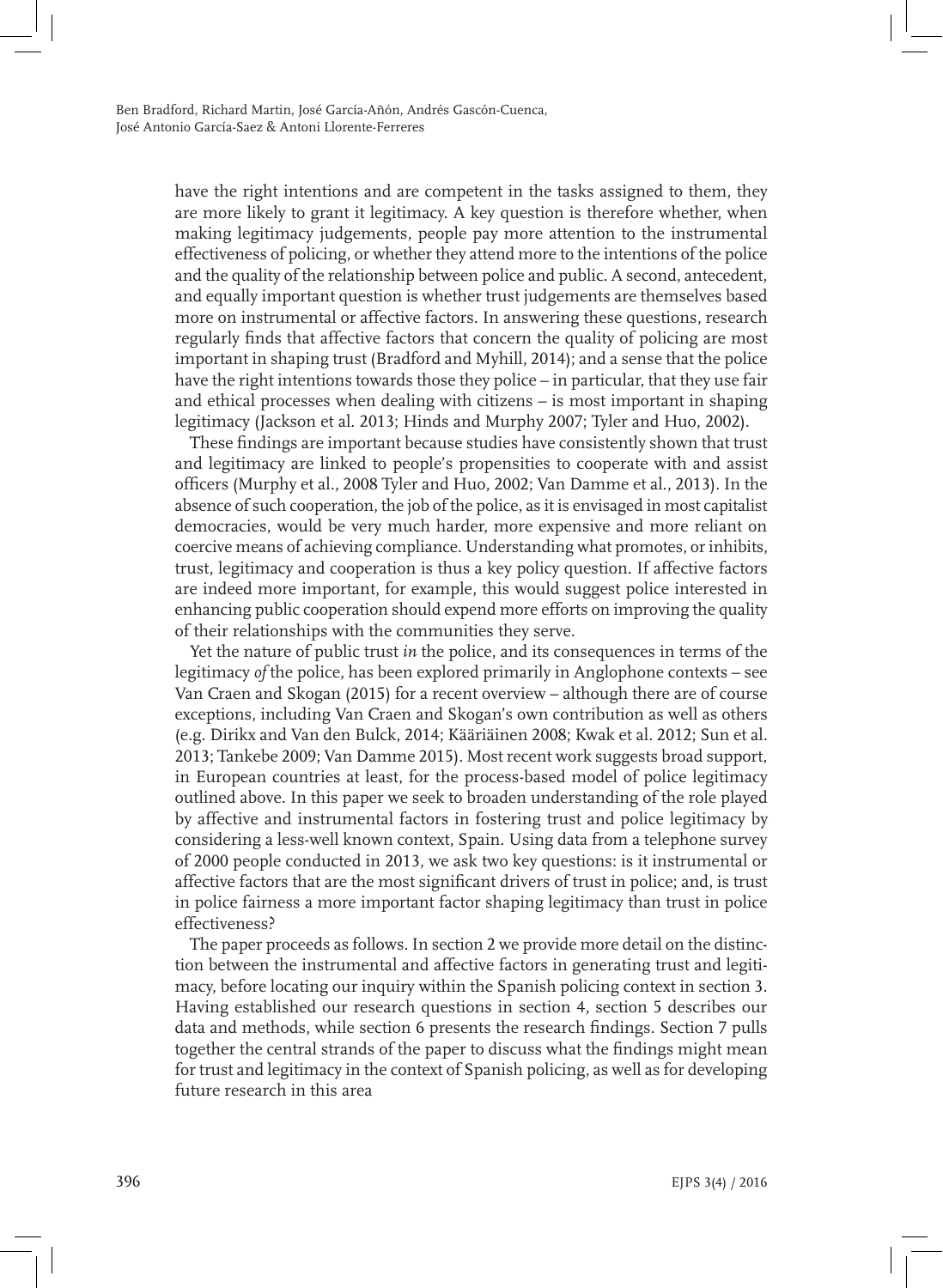#### **2. The instrumental and affective aspects of trust and legitimacy**

Trust within social relationships has (at least) two components: efficacy or competency; and intentions or right motives (Hardin, 2006). To trust is to believe that these things are true, or are characteristic, of a potential trust object (whether an individual or an organization). This is therefore a cognitive understanding of trust; as Hardin stresses, "*we do not choose to trust*. Rather, once we have relevant knowledge (of another) … that knowledge *constitutes* our degree of trust or distrust. To say "we trust you" means that we know or think we know relevant things about you" (2006: 17-18, emphasis in original).

This dual component understanding of trust has been adopted, and adapted, by current thinking about the ways public trust in the police is generated and reproduced (Freiberg, 2001). On one account, trust is primarily *instrumental*, and factors such as experience of victimization or fear of crime are considered the most important 'drivers' of trust in the police. Here, the competency aspect of trust is the paramount consideration, although instrumental factors may also affect judgements about intentions: the experience of victimization, for example, may lead an individual to believe the police do not care about their safety or rights, and are thus ill intentioned toward them.

An alternative account stresses the *affective* nature of trust and is more closely connected to the intentions and motives of the police. Here, instrumental concerns are thought to be less important than, first, perceptions of the way the police treat people and, second, the extent to which police embody social order, stability and community cohesion. On this account, trust is generated, first, by procedural fairness (Tyler and Huo, 2002; Tyler, 2006), and second by the affective links people draw between the police and the community, and the apparent success of both in reproducing normative social order (Jackson and Sunshine, 2007; Jackson and Bradford, 2009).

Theories of group identity and engagement are central in understanding the significance of procedural fairness in shaping affective forms of trust in the police. As developed by Tyler, Blader, (2000, 2003), and others, the central premise here is that people involve themselves in groups because these provide *means of constructing, developing and maintaining favourable identities* (Tyler and Blader, 2003: 353). Police officers, as 'proto-typical representatives' (Sunshine and Tyler, 2003) of a social group most people find important (the nation, state or community), communicate via their behaviour powerful messages of inclusion and status within this group. Procedurally fair policing informs citizens that they are included and belong in the group the police represent; unfairness indicates denigration and exclusion. When people feel included in the group, they are inclined to believe it and its representatives have the right intentions toward them, generating what Tyler and Huo (2002) call motive-based trust. Equally, inclusion, status and pride within groups, and a sense that group representatives share the values of group members, may motivate people to believe they are effective in their allocated tasks (Earle and Siegrist, 2006; Lipshitz et al., 2001).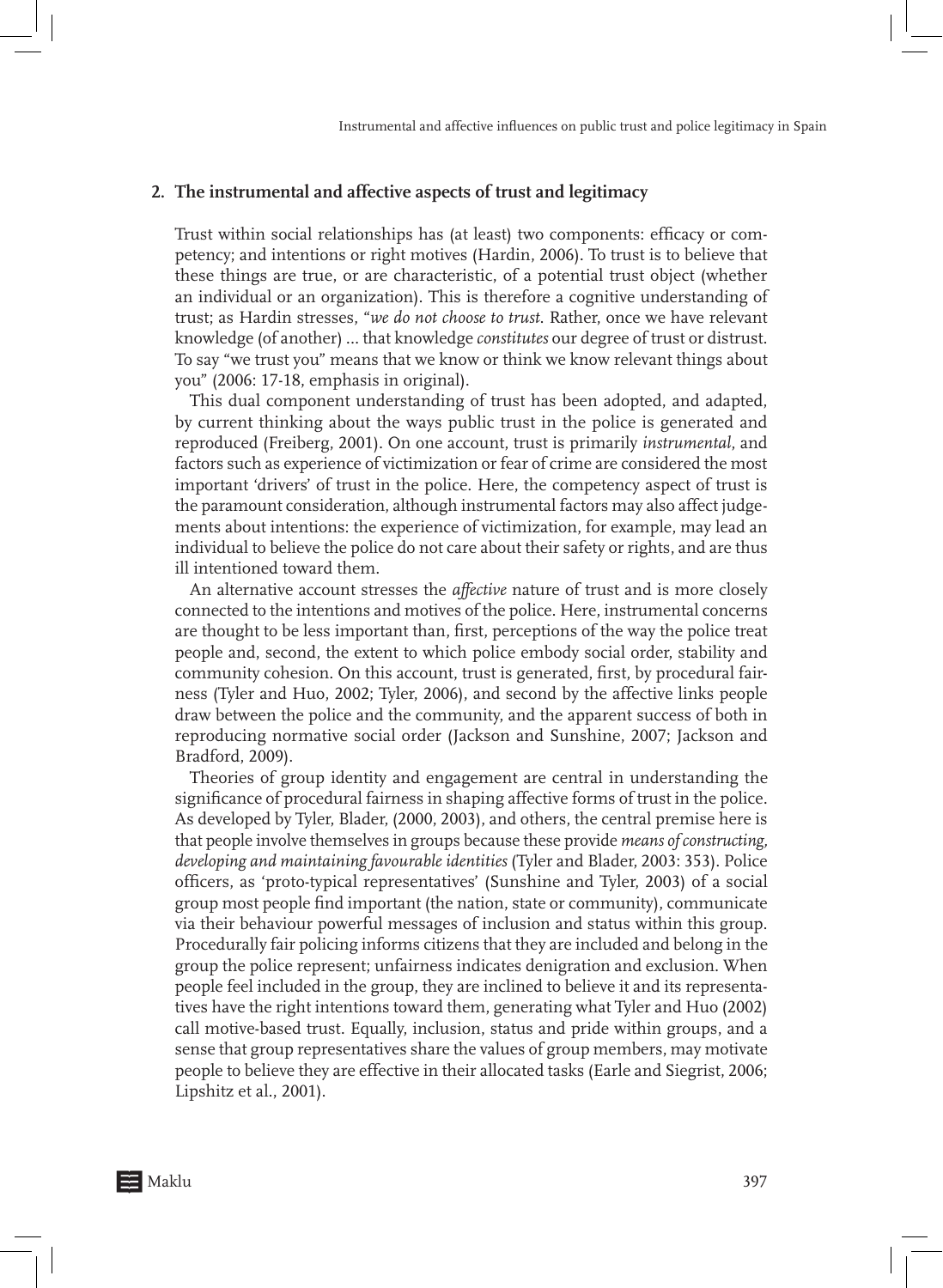Behaving in a procedurally fair way also *demonstrates* that the police have the right intentions towards citizens (that they believe them worthy of dignity and respect); while unfairness communicates, at the very least, an indifference towards those being policed. Despite the centrality of group identity in the procedural justice model, then, evaluative as well as affective processes are in play, linking procedural fairness to more instrumental conceptions of trust. Fairness may make people *feel* police are trustworthy by activating shared group identities, but notions of fair treatment also provide a standard against which police behaviour and intentions are judged; and citizens have a material interest in being governed by fair, neutral and balanced authorities.

On both instrumental and affective accounts personal contacts with officers are key moments in which trust is formed – or undermined. Research has consistently demonstrated the relevance of mundane, everyday interactions between police and public (Skogan, 2006; Tyler 2011; Guzy and Hirtenlehner, 2015) in terms of shaping trust, precisely because such encounters tend to be experienced through the lens of procedural justice. Personal contacts with officers also allow people to make judgements about the efficacy and competency of the police. How are officers perceived when conducting their work, for example, when responding to a road traffic accident? What do people make of the information police provide about ongoing inquiries and investigations, for instance during updates at community meetings?

The associations between personal contact with police, fairness and trust are well supported in the literature. Why, though, should concerns about community cohesion be associated with trust in the police, and particularly with trust in fairness and intentions? Again, the argument here starts with the notion that police are proto-typical group representatives and, furthermore, an embodiment of a particular vision of moral order (Jackson and Sunshine, 2007). When order and community are seen as successfully maintained – largely, of course, by subtle, informal social controls rather than the actions of formal justice agents – trust in the police *as representatives of this order* is enhanced. When people feel that they live in strong, cohesive communities this indicates to them that police are effective and well intentioned (that they do the right thing in the course of their work). Conversely, impressions of community breakdown diminish trust in policing because "they undermine the narrative of policing – they suggest that there is a *failure* to maintain order and cohesion, and the police are implicated in this failure" (Bradford and Myhill, 2014: 5).

This latter idea resonates strongly in, for example, the British context. Here, the police, as an organisation, have come to "provide an iconography of the *nation* state" (Loader and Walker, 2001: 20, original emphasis), expressing a collective national identity which is strongly linked to community and belonging (Loader and Mulcahy, 2003). However 'imagined' the notion of traditional British policing may have become, Loader's (1997) positioning of the police as a 'condensation symbol' for wider sensibilities and fears has found empirical support in recent studies, which reveal that perceptions of the police are shaped by public evaluations of the condition of social and moral order (Jackson and Sunshine, 2007; Jackson and Bradford, 2009). Most recently, Bradford and Myhill's (2014) panel study showed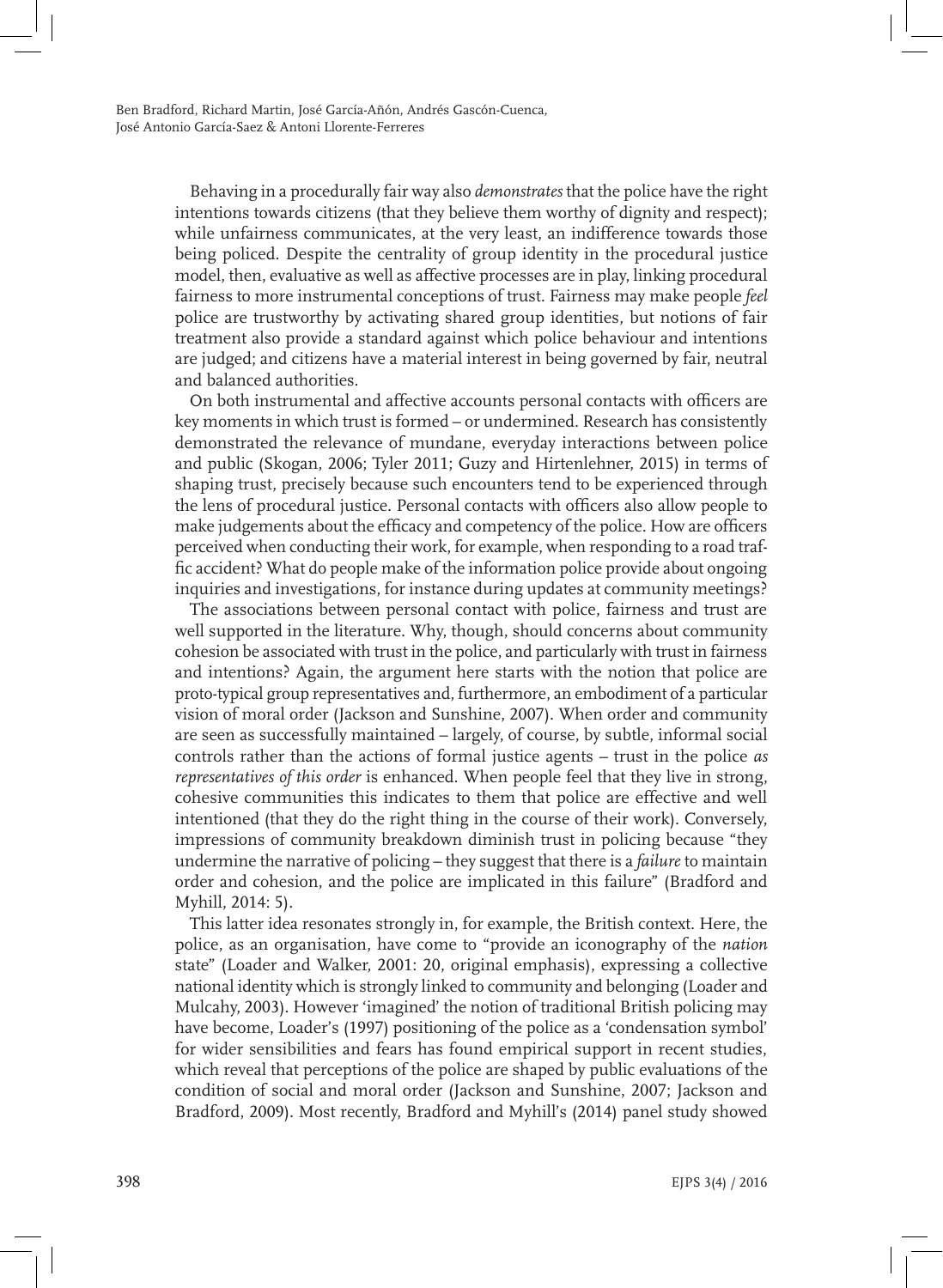that collective efficacy (Sampson, 2012), the most obviously 'expressive' explanatory indicator they tested in their models, was a consistent predictor of overall confidence in the police.

#### **2.1. Trust engenders legitimacy**

Trust has consistently been linked with legitimacy. The legitimacy of the police *from the perspective of the policed* can be characterized as: (a) the extent to which people believe that the police have a valid right to power and influence; and (b) the types of opinions and actions such a belief engenders (Jackson *et al.,* 2013). Following recent pan-European work (Jackson *et al.,* 2011), in this paper we assume that the police can be considered legitimate when, and to the extent that, first, individuals perceive police officers act in morally valid ways and, second, they voluntarily offer their consent to police authority because they believe they have a moral duty to do so. Seen in these terms, legitimacy is located partly in people's judgements about the behaviour *of* the police (e.g. they make assessments of whether or not the police follow the rules and act in normatively justifiable ways) and partly in their motivations or behaviour in relation *to* the police (e.g. they act in ways that indicate their consent to the role of the police).

Recent work has shown that the association between trust and legitimacy has, again, important affective aspects. Bradford et al. (2014a) found, for example, that some of this association was mediated by social identity – when people in their Australian sample believed the police to be fair, their identification with the group the police represented, characterized as 'citizens in good standing', was strengthened, motivating greater legitimation of the police: people are motivated to legitimate authorities of groups to which they feel, or are encouraged to feel, they belong. They also found, however, a separate, direct, link between trust in police fairness and legitimacy, which they interpreted as being more evaluative in nature. For the purposes of the current paper, this latter pathway might be explained in terms of the extent to which police fairness communicates to people that police have the right intentions, triggering a reciprocal legitimation of the police by those involved. Police behaviour is measured against a set of norms that revolve around the importance of fairness, people infer from their experience of fair policing that police are well-intentioned toward them, and, in response, this motivates a particular set of intentions *toward* police among those who experience such policing.

Naturally procedural fairness and the trust and sense of shared group identity it engenders will not be the only factors shaping public perceptions of police legitimacy. Most obviously for current purposes perceptions of police effectiveness may also shape legitimacy judgements – indeed, research in developing countries has shown that effectiveness can be a more important driver of legitimacy than perceptions of fairness (Bradford et al., 2014b; Tankebe, 2009). Believing the police to be effective may communicate to people that they operate to an appropriate set of values – one that, for example, does not allow offenders to 'go free' – and at the same time activates a reciprocal sense of duty to obey the instructions of police officers.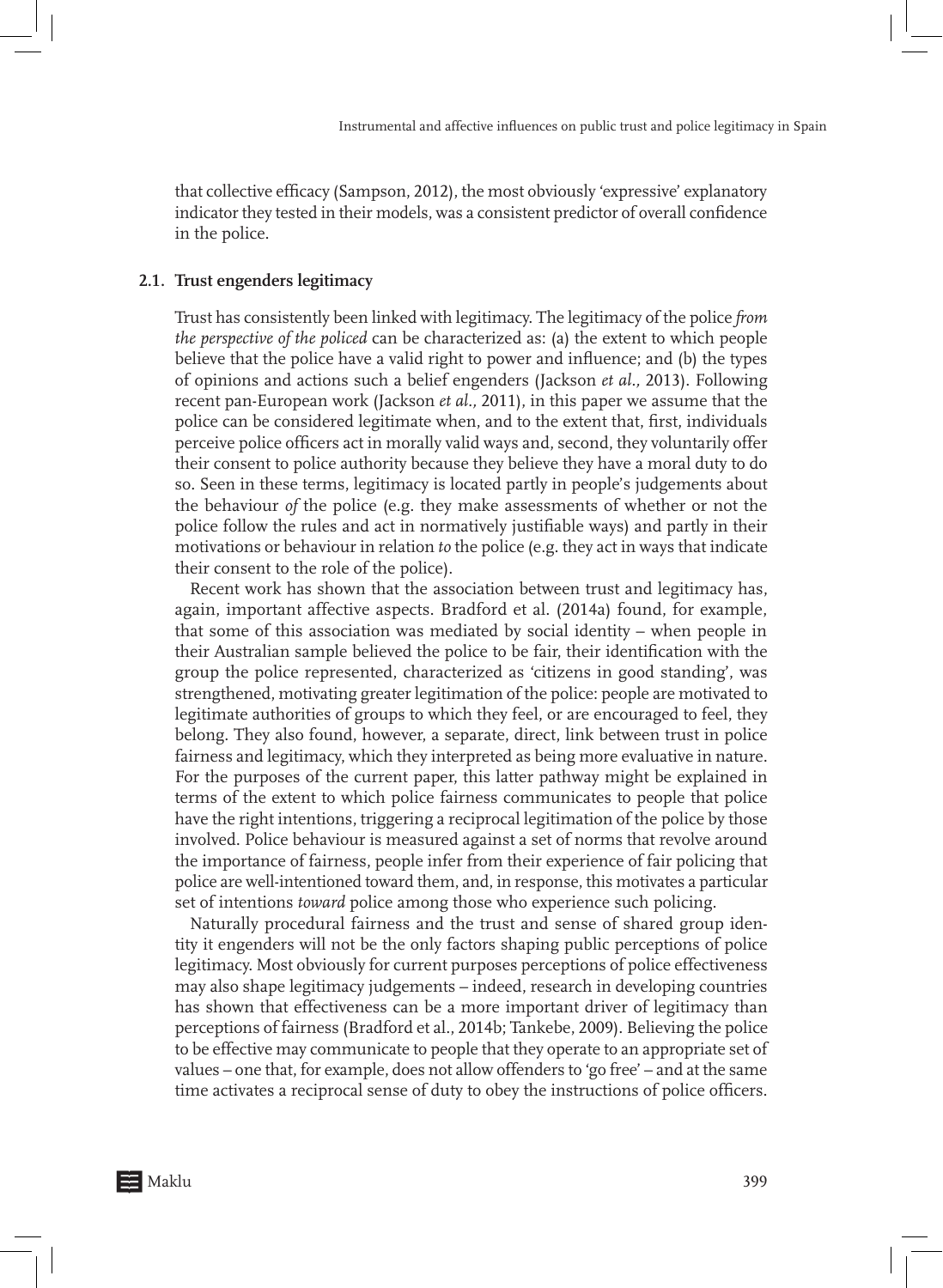Should trust in police effectiveness be a more important driver of legitimacy in a particular context this would of course suggest primacy of the instrumental over the affective. However affective factors appear to be consistently more salient to trust *and* legitimacy judgements than instrumental concerns. Indeed, reviewing the large body of research on public trust and police legitimacy, Tyler and Jackson (2013: 11) remark "what is striking in these studies is the degree to which performance issues are not central to public evaluations".

Yet, as noted above, these established connections between trust and legitimacy, the relative importance of affective over instrumental determinants and the theories of procedural justice and group membership remain relatively less well-researched in non-Anglophone countries. At least in terms of the *levels* of trust in police, the results from round five of the European Social Survey, which asked citizens in over twenty European countries about trust in criminal justice institutions, reveal significant national variation and the potential impact of country-specific factors, such as welfare regimes and political economies, on perceptions of police (Hough et al, 2012).

One persistent concern has been the extent to which British, American and Australian police might represent something quite different to the populations they serve compared with police elsewhere, who may operate to different models of policing and be associated less with local communities and more with a remote, 'faceless' state. In the absence of an affective bond between police and community – particularly if police are not considered 'proto-typical' group representatives – one might expect instrumental concerns to be relatively more important. People may take a more rational-choice oriented stance, which places greater emphasis on questions of efficacy and success in 'fighting crime', when they experience police as 'just another' state agency. Moreover, if police do not constitute a symbol around which citizens can construct and interpret their sense of self, procedural justice and trust in police fairness may be relatively less important.

While Lobnikar et al (2015: 190) have warned that in the relative absence of research in Central and Eastern Europe there is a risk that governments and police "lack awareness that their performance is based not only on the effective investigation of criminal offenses and maintenance of public order but also on the adoption, support and trust that citizens show toward the police", what European research that has been conducted cautions against either blindly applying or dismissing the oft-cited work from Anglophone contexts. For instance, while Hough et al (2013) suggest that trust in police and police fairness are important drivers of police legitimacy across European countries, surveys conducted by Mesko and Eman (2015) identify police effectiveness as an important predictor of police legitimacy across Slovenia, Russia, Romania, Poland, Bosnia and Herzegovina and Croatia. As the picture of police legitimacy in lesser studied countries and regions of Europe has begun to be sketched out in recent years, what has become clear is the need to better appreciate and incorporate the contexts of national policing into models of trust and legitimacy, and to consider how local contexts may shape the salience of instrumental or expressive concerns.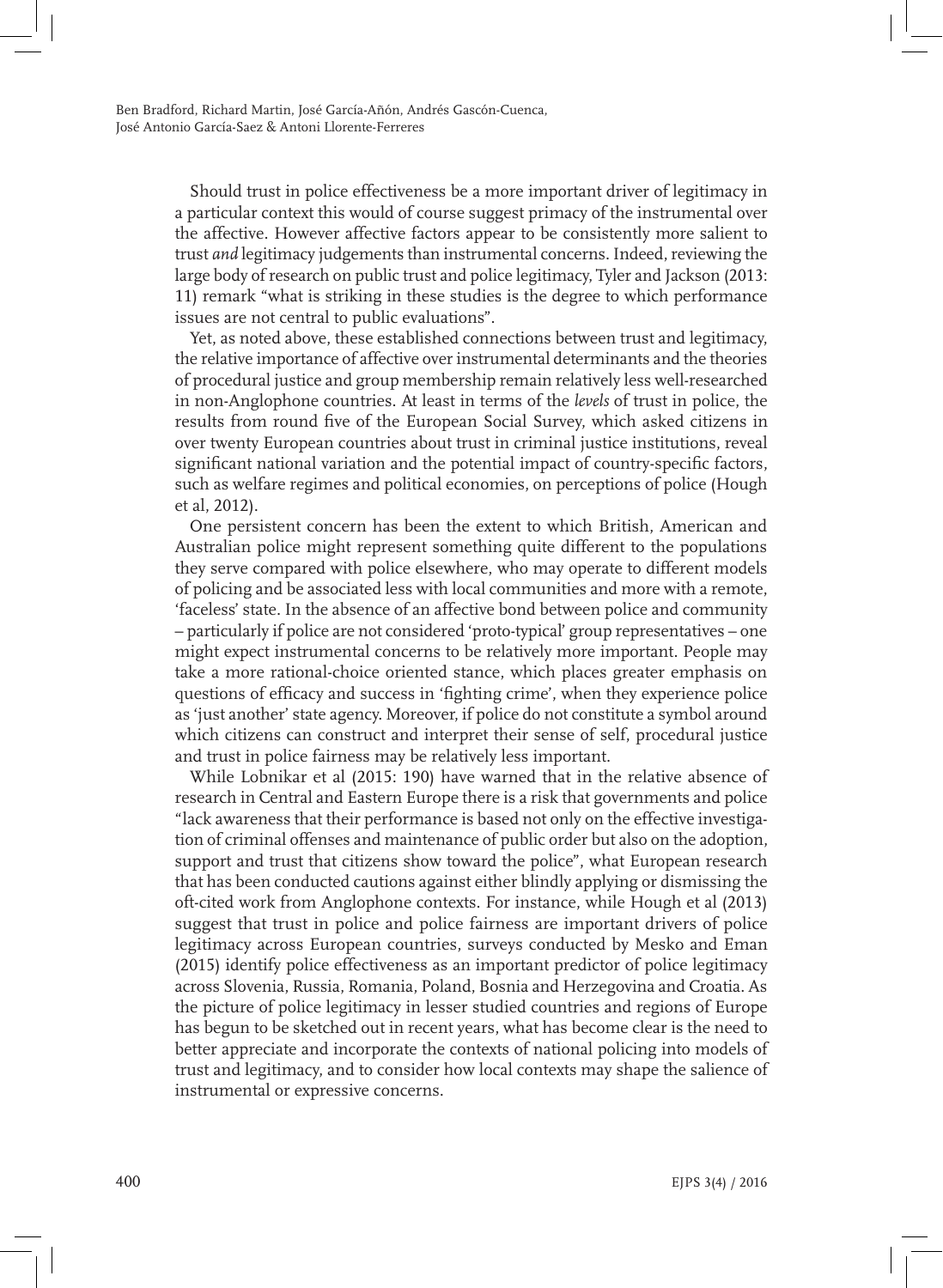### **3. Policing in Spain**

Police officers on the streets and the police as an institution are ideas familiar to all modern societies. Yet understandings of what policing is, how it is done and the nature of police organisations vary between different countries, and are a product of particular social and political histories (Mawby, 2011). To inform and contextualise the research findings in the proceeding sections, we will briefly introduce policing in the Spanish context by adopting Mawby's (2011) framework, which distinguishes police agencies in terms of their structure, function and legitimacy.

There are three main forces which each provide a layer in the overall *structure* of Spanish police, although some autonomous regions, such as the Basque Country and Catalonia, have their own police forces. Most closely aligned to the notion of a centralised state police is the *Guardia Civil* (Civil Guard). Founded in 1844, historically the Guardia Civil served to protect the political status quo established during the Franco dictatorship, with its paramilitary appearance accurately reflecting close links with the Spanish army, from where its senior officers were drawn. Nowadays the Guardia Civil is constitutionally reformed, with the Organic Law on the Security Corps and Forces moving the force from the Ministry of Defence to the Ministry of Interior, dissolving the major part of its military connections (though not all – ranks and uniforms bear the remnants of a military past, for example) and injecting democratic principles of governance such as greater accountability through judicial oversight and the role of public prosecutors. The *Guardia Civil's* contemporary role is primarily patrolling Spain's highways and rural areas, conducting vehicle checks and attending road traffic accidents. The second main force is the *Cuerpo Nacional de Polic*í*a* (the National Police Force), which is the national police service operating in larger towns and cities. It is located within the Ministry of Interior and is tasked with responding to a whole range of policing issues, from investigating everyday crimes, such as thefts and assaults, to public order policing and border security. Finally, the third force is the *Polic*í*a Local* (Local Police), which can also be seen in towns and cities, and is responsible for addressing lower level offences, such as parking infringements and bylaw issues. Its officers are employed by, and responsible to, local councils and their elected mayors.

In exploring the *function* of police in Spain it is instructive to visualize an ideological continuum established by two contrasting models of policing: the public service model of police (or, at least, a community-oriented police service); and the professional or bureaucratic model of police (Guillén, 2012: 61-66). The community police model is based on the proximity between police and those they serve. Here, policing has a preventive character and is focused on the causes of crime, which requires police to rely on the help and involvement of citizens and the community in the 'fight against crime' (Torrente, 1999: 89-90; Vidales, 2010:481). In broad-brush terms, this is the primary model of policing in the Anglophone world. In England and Wales, for example "eulogised as the home of 'community policing'" (Mawby, 2011: 20), the police, in addition to crime control, have come to perform a much broader welfare and service role. This broad mandate is encouraged by an enduring romanticism surrounding the notion of policing by consent in Britain: the police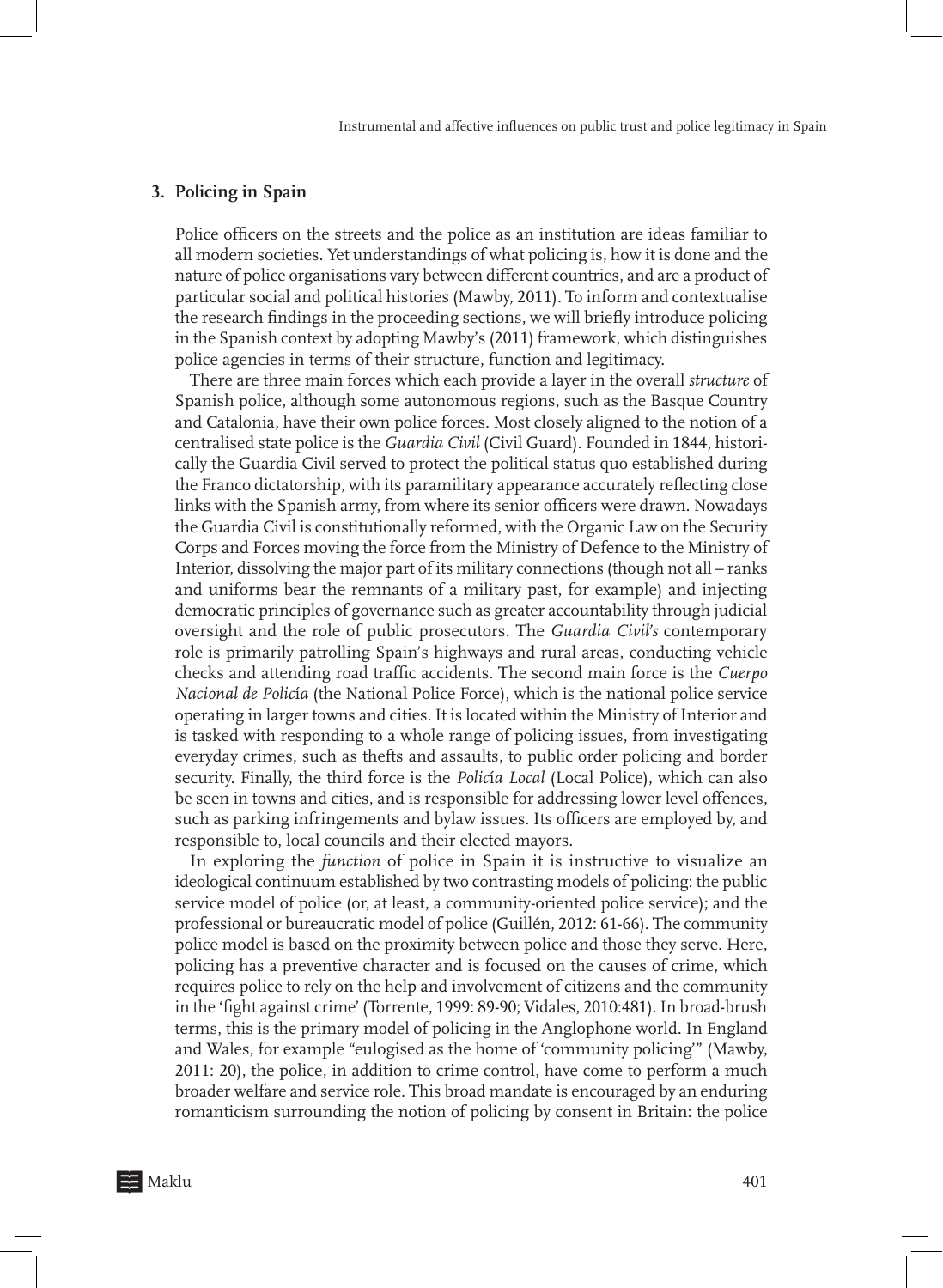officer on the beat, working with the people and for the people, a citizen in uniform. Despite increasing centralization through government performance measurements, national bodies, codes of practice and legal regulations, this insistence that policing is local and deeply embedded in the community still persists. Witness, for example, the survival of independent local constabularies, and the introduction of Police and Community Safety Officers and Police and Crime Commissioners (Mawby, 2011: 20). The endurance of this model of policing (or police ideology), premised on close links between police and citizens, may go some way to explaining the primacy of affective aspects of trust often found in British research.

By contrast the professional and bureaucratic model is based on efficacy and the ascendency of the police in the 'fight against crime', and emphasizes the role of police in enforcing law and order. This model positions the police as performing a more reactive function, dealing with the consequences of crime, detection, investigation and conviction, rather than targeting underlying causes (Torrente, 1999; following Bayley, 1994). It is this model that better represents policing in Spain and in some ways defines the Guardia Civil and the Cuerpo Nacional de Policía, in the sense that they are instruments of executive power that operate under the rule of law in closely pursuing the goals and priorities set by the Government. Police reports always focus on crime resolution, statistics about victimization and the number of cases solved, as illustrated by the annual reports published by the Ministry of Interior and other regional police such as the *Mosssos d'Esquadra* (the national police of Catalonia). Instrumental rather than affective factors appear to play the major role in Spanish police activity.

However, just as there are limitations to the idea of localism within policing in England and Wales, so there are exceptions too to the centralized organisation and management of the police in Spain. There are, in the form of the 'Policía Local', local town and city police forces that have a greater awareness of, and interest in, local problems and policing needs. The cities of Barcelona and Madrid for example, have large, locally drawn forces, and the autonomous regions enjoy the recruitment and management of their own forces. Spanish policing should not be located too far toward the professional/bureaucratic end of the policing spectrum.

Our consideration of police *legitimacy* in Spain should also to be set within the context of the bureaucratic model. In this paper we are concerned with a notion of legitimacy that revolves around the normative assessments of citizens as to whether, from their perspective, an authority can lay 'claim to correctness' (Alexy, 1988). Can the authority be considered to be right, just and proper and should its requests, rules and practices ought to be voluntarily complied with (Tyler, 2006)? This resonates with our focus on trust in the police as a factor shaping legitimacy, in as much as trust helps citizens form judgements concerning the normative desirability of police action. This established notion of legitimacy places citizens as the main audience (Bottoms and Tankebe, 2012) for the police's claims to be right and proper holders of power, and it suggests that it is important for police and policy-makers to pay attention to what the public thinks of the police. In England and Wales, for example, recognition of the salience of public trust in the police is demonstrated by concern among politicians and police to measure, and then improve, public perceptions of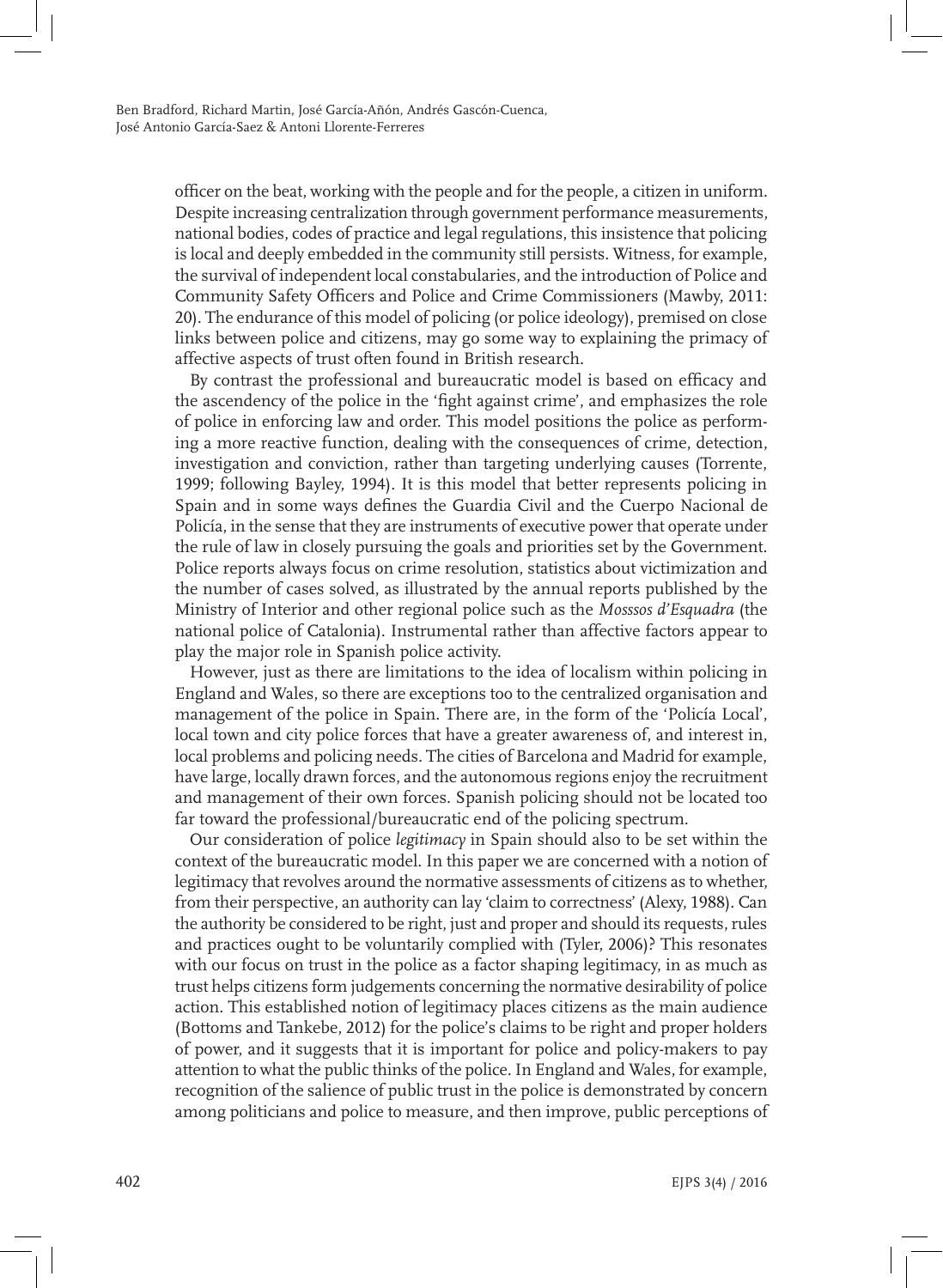the police (problematic as such attempts can be – Myhill et al. 2011). The idea that the police exist to serve, and in some senses represent, the public carries a strong ideological charge, and people's experiences of policing are recognized as important factors shaping trust and legitimacy

In the bureaucratic policing model, however, police authority is, at least in ideological terms, derived from the rule of law, judicial power, and the state. This model does not grant either responsibility or control mechanisms to citizens, since the police function is not to serve the community but to follow the orders of legitimately constituted state authorities and to respect the constitutional and legal frameworks when exercising their duties (Guillén, 2012: 64). As a consequence of this bureaucratic police model citizens may perceive police as an element of state power, intimately linked to the executive, and rather distant from the communities in which they live. The police, in turn, perceive citizens as "deferred clients" (Guillén, 2012: 71; 62) rather than partners with a shared set of aims and interests. In Spain, the way citizens experience and process the legitimation claims of police may be based in important ways in the position of the police within constitutional frameworks and the history of institutional power. If this idea is correct, we might expect the links between public trust and legitimacy to be weaker in Spain than in Anglophone contexts. We should also expect affective factors that rely on links between police and community – and the idea that police are proto-typical group representatives – to be less important in generating trust and legitimacy; people's experiences of policing may also be relatively less important in, especially in as much as legitimacy is granted to police by dint of their location within broader structures of authority.

#### **4. Research Questions**

To summarise the discussion thus far, research in Anglophone countries commonly finds that there is a primacy of affective (relational and expressive) factors in generating trust in police, and that trust in police fairness – itself primarily an affective concern – is the most important predictor of legitimacy. Explanations for such findings rely heavily on the notion that the police represent and embody local communities and the values of those living in them (or fail to do so, of course), and are answerable to the public in a relatively direct sense. The situation in Spain, with a different ideology of policing, would seem to suggest that trust and legitimacy will have rather different sources and relationships.

Against the backdrop of the structure, nature and function of policing in Spain, this paper tests the relative weight of affective versus instrumental factors in shaping public perceptions of the police. Do citizens in a country with a policing ideology that pays relatively little attention to questions of community and service, and where policing is managed, organised and held to account by central executive and judicial authorities to a greater degree than is the case in the US or UK, still emphasise affective factors when its comes to trust and legitimacy? Using data from a population representative telephone survey conducted in 2013, we ask, first, whether recent crime victimization – a key *instrumental* variable – is a more or less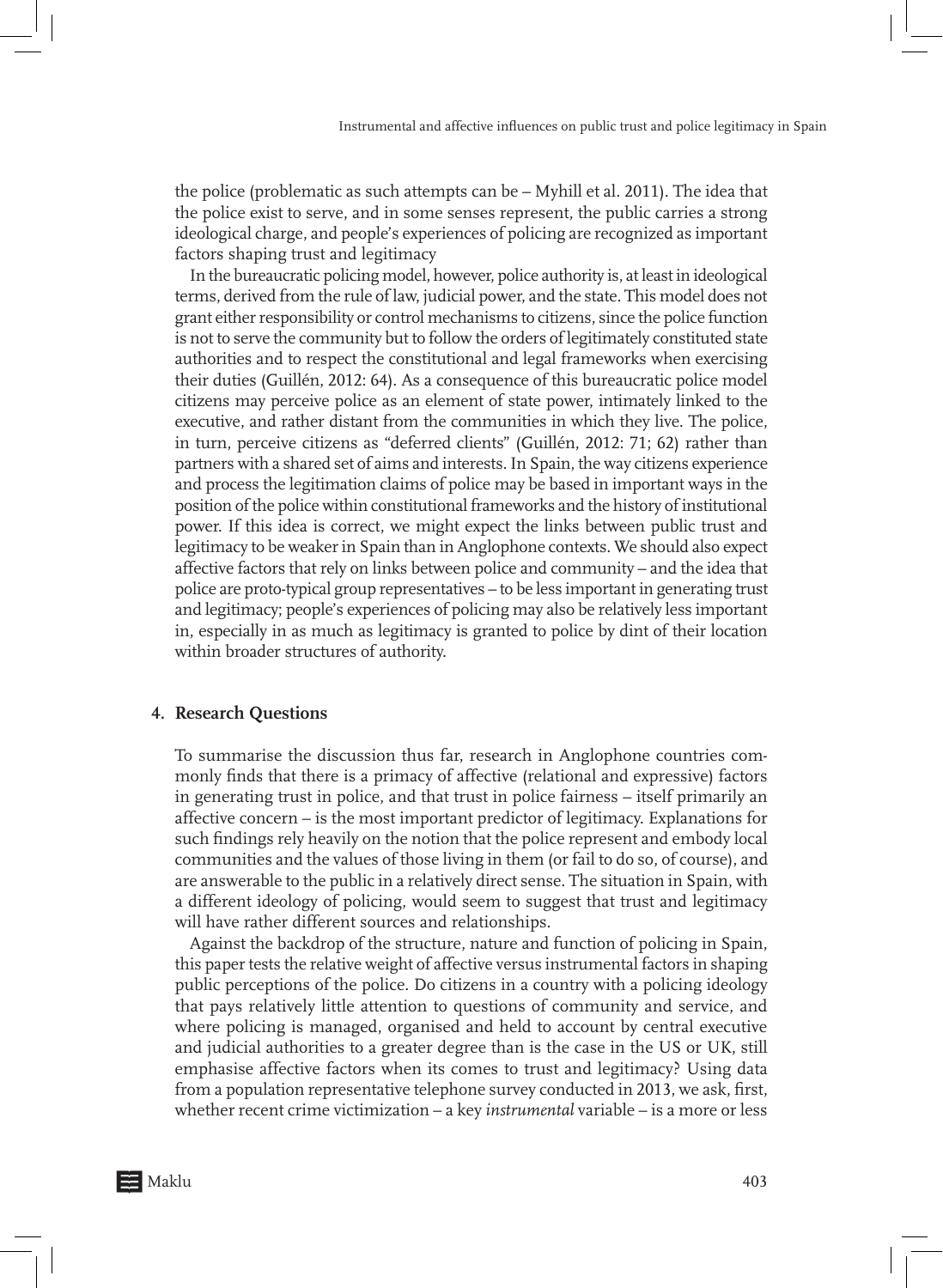important predictor of trust in the police than perceptions of social cohesion and collective efficacy, which have been identified as important *affective* predictors of trust in other contexts. Second, we query the extent to which personal experiences of police influence trust and feed into legitimacy. Third, we ask whether trust in police fairness is a more or less important predictor of legitimacy judgements than trust in police effectiveness. Fourth, we explore the extent to which social identity mediates the association between trust and legitimacy.

# **5. Data and Methods**

The data used in this paper come from a survey carried out by the Spanish company Metroscopia in 2013. As described by Añón et al. (2013), the primary purpose of this survey was to analyse differences in the experience of police stops between the ethnic majority population and ethnic or immigrant minority populations living in Spain. The survey data comprise a random sample of the general (adult) population, surveyed via computer assisted telephone interviews (CATI). Sampling was via a national database of telephone numbers; two random selection probability frames were used to sample 500 cellular phone only users and 1,500 landline telephone users (screening was used to avoid sample overlap). Numbers were selected and dialled until 2,000 respondents were gathered; therefore no meaningful overall response rate can be calculated, although it should be noted that the cooperation rate was low, around 10 per cent.

The survey sample seems a good reflection of the overall population. Spain had 46.6 million inhabitants in 2013 (INE, 2014a): 51 per cent were female; 24 per cent were aged between 18-34, and 29 per cent were over 55. Some 10 per cent were born outside of Spain, and 26 per cent were unemployed (INE, 2014b). By contrast 54 per cent of the sample were female; 24 per cent aged 18-34 and 35 per cent aged over 55. Exactly one in ten were born outside Spain, while 24 per cent indicated they had a 'non-Caucasian-European' ethnic appearance. Some 23 per cent were unemployed (41 per cent were in employment). Regarding respondents' experiences of the police, 27 per cent had been stopped or otherwise contacted by the police in the past two years, while 11 per cent had initiated contact with the police themselves over the same period.

# **5.1. Key measures and constructs**

Confirmatory Factor Analysis (CFA) was used to derive and validate the key measures for this study – see Table 1 for question wordings. The two central measures were *trust in police fairness* (measured by items such as 'How often do police treat people with respect') and *trust in police effectiveness* (measured by items including 'Do you believe police are effective in preventing crimes of violence'). We label these measures 'trust' based on Hardin's (2006) definition of trust – to trust someone is to believe they have the right intentions toward us and are competent to do what we trust them to do, and such belief *constitutes* trust. It is important to note that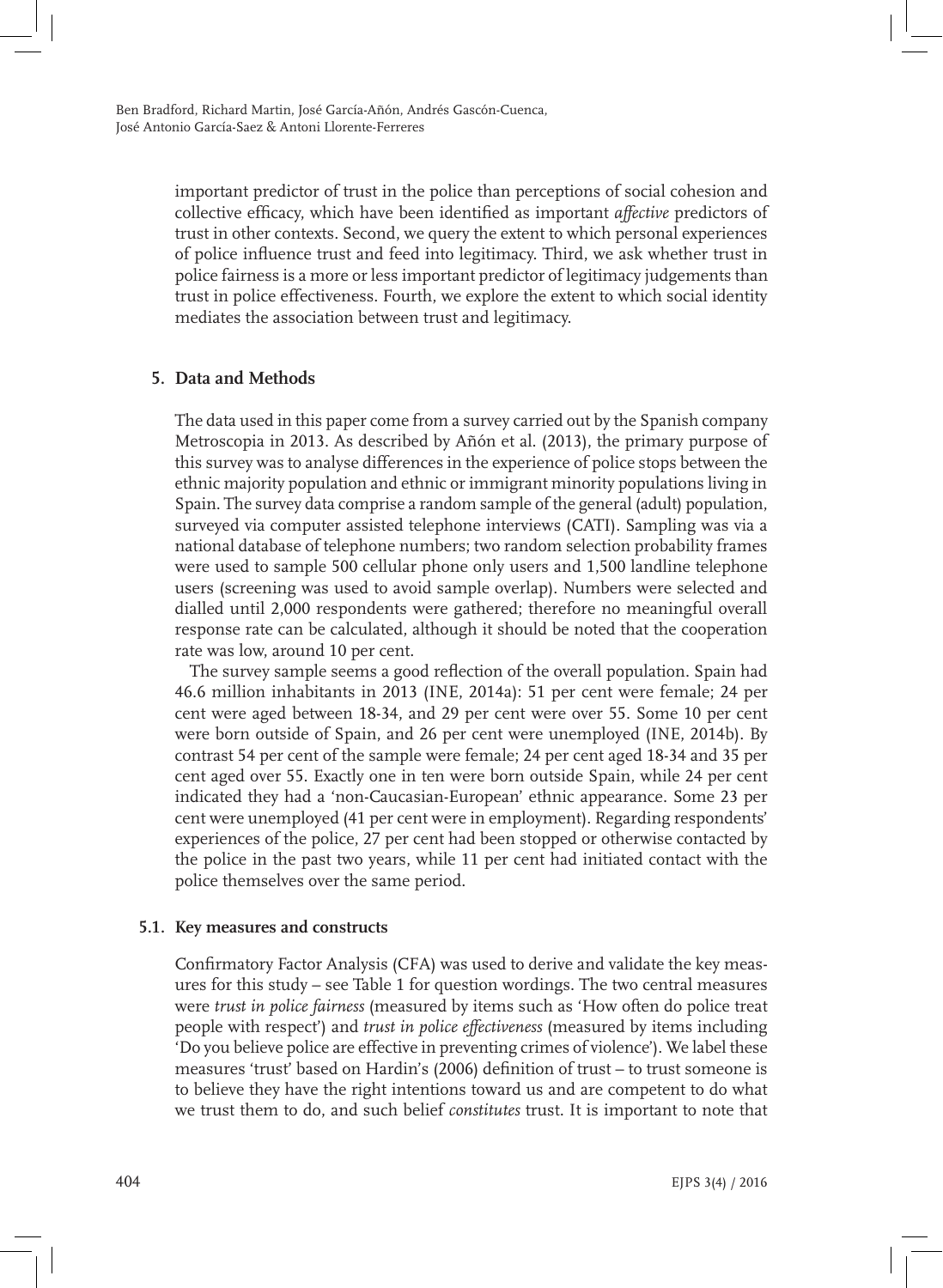while one measure, fairness, relates more to (right) intentions, and the other, clearly, to efficacy, as noted above we assume that instrumental and affective concerns may shape both. Note also that a specific police force was not mentioned, leaving respondents free to refer to whichever 'police' seemed most salient to them given the question. This may be important given the variety of police organizations operating in Spain, and we return to this point in the discussion.

The ultimate response variables are two measures of legitimacy. We suppose here that the empirical or subjective legitimacy of the police is founded in an important sense on the extent of citizens' trust. Legitimacy is something of a slippery concept, and significant debate exists about how to measure it (compare Jackson et. al., 2013 with Tankebe, 2013). However, following the European Social Survey (Jackson et. al., 2011), the survey used here contained questions designed to capture two distinct components of police legitimacy: respondents' sense of '*moral alignment*' with police (their sense that the police operate according to shared set of norms and values); and their perceived '*duty to obey*' police (their sense that they have a duty to abide by the decisions of police officers).

A measure of *social identity* was also created from two survey items (agreement/ disagreement with two statements, 'Living in this country determines the way you think about yourself' and 'You are proud to live in this country'). The intention here was to tap into an identity the Spanish police might plausibly be said to represent – 'the nation' – in a context marked by significant national division. Basques and Catalans, for example, might recoil from the notion of a 'Spanish' nation (Herranz de Rafael 1996, 2005), while at the same time affiliating themselves with a different notion of 'this country' and, perhaps, police. Measures of this kind have been found in Anglophone countries to correlate with perceptions of the police, and to mediate some of the association between trust and legitimacy, and our intention here is to explore whether such correlations can, in a general sense, be identified in the Spanish context.

The final latent construct was *collective efficacy*, measured by items that assessed perceived social cohesion (e.g. 'The values of the majority in your neighbourhood are similar to yours') as well collective efficacy more narrowly defined (e.g. 'Local people and authorities have control over public space'). These loaded strongly onto one underlying factor, which we labelled collective efficacy as it combines respondents' assessments of the extent to which their local community can and will act to maintain social order and their perception that there is widespread agreement on what this order should look like (Sampson, 2012). This measure comprises an important affective predictor of trust in police (Jackson et. al., 2013). By contrast, to assess the effect of instrumental concerns we used recent victimisation, entered into our models as a dummy variable.

Finally, respondents were asked whether they had had contact with the police in the previous two years and, on the last occasion that they did, whether they were satisfied or dissatisfied with the way the police handled the matter. To represent these contacts, six dummy variables were entered into the model. These comprised both 'self-initiated' and 'police-initiated' contacts (e.g. encounters triggered by the respondent and police, respectively), and whether the respondent judged the contact satisfactory, unsatisfactory or neither.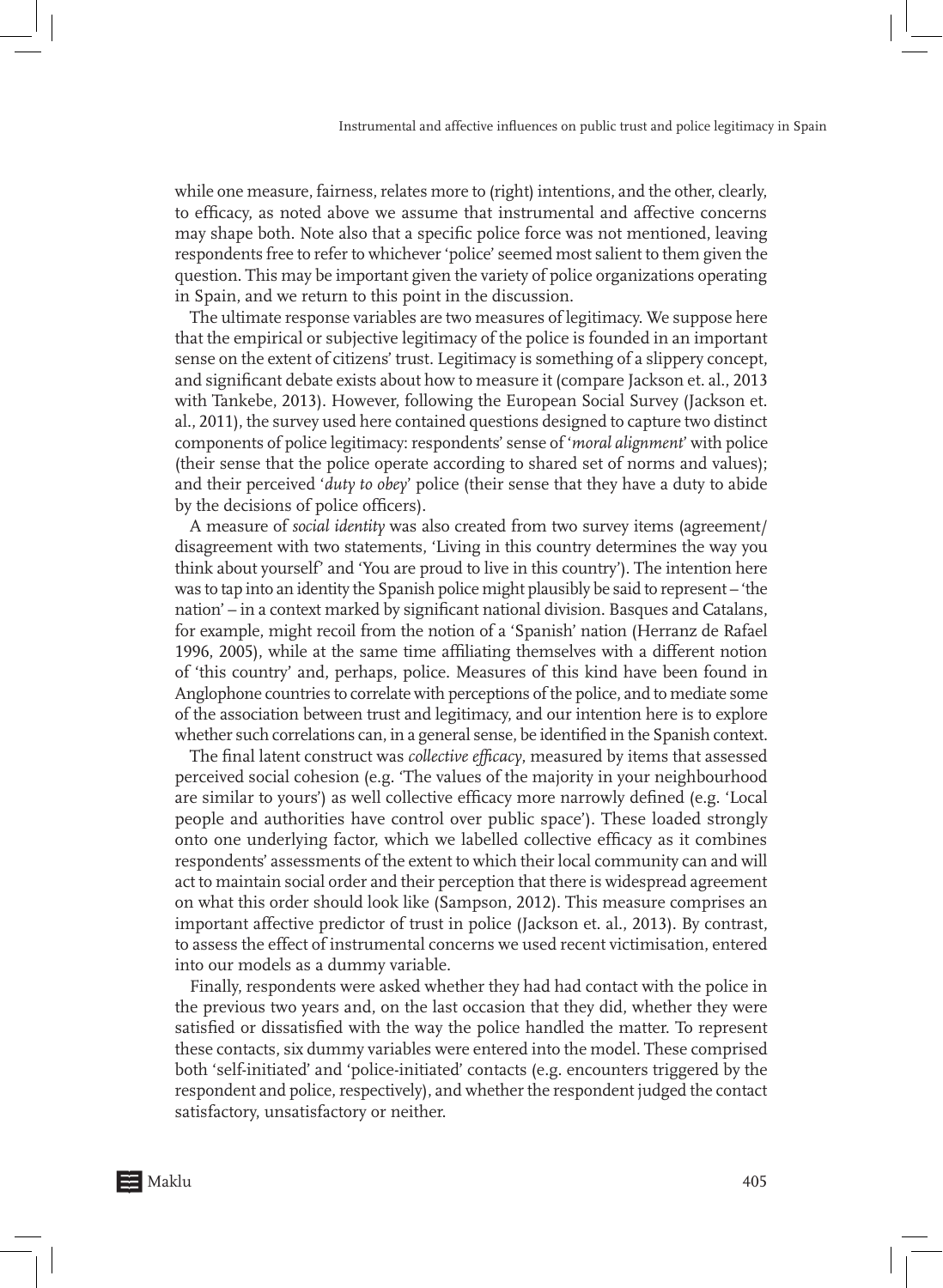| Table 1: Key constructs and measures.                   |  |
|---------------------------------------------------------|--|
| Standardized factor loadings from SEM shown in Figure 1 |  |

| Trust in police fairness (4-point scales)                                                                                 |            |  |
|---------------------------------------------------------------------------------------------------------------------------|------------|--|
| How often do police treat people with respect?                                                                            | 0.77       |  |
| Do police make fair and impartial decisions?                                                                              | 0.75       |  |
| How often do police explain decisions and actions?                                                                        | 0.70       |  |
| Trust in police effectiveness (11-point scales)                                                                           |            |  |
| Do you believe police are effective in preventing crimes of violence?                                                     | 0.81       |  |
| To what degree are police effective in detaining people who commit burglary?                                              | 0.77       |  |
| How quickly would police arrive at the scene of a crime?                                                                  | 0.66       |  |
| Moral alignment with police (4-point scales)                                                                              |            |  |
| The police have the same sense of right and wrong as you                                                                  | 0.76       |  |
| The police stand up for values that are important to people like you                                                      | 0.87       |  |
| Generally, you support the way in which the police act                                                                    | $\rm 0.81$ |  |
| Perceived duty to obey police (11-point scales) Is it your duty as a citizen to ?                                         |            |  |
| Respect the decisions made by police, including when you disagree with them                                               | 0.83       |  |
| Do what the police ask of you, including if you do not understand or are not in agree-<br>ment with the reasons they give | 0.81       |  |
| Do what the police ask of you, including when you do not like the way in which they<br>treat you                          | 0.72       |  |
| Social identity (5-point scales)                                                                                          |            |  |
| Living in this country determines the way you think about yourself                                                        | 0.60       |  |
| You are proud to live in this country                                                                                     | 0.68       |  |
| Collective efficacy (4 point scales)                                                                                      |            |  |
| The values of the majority in your neighbourhood are similar to yours                                                     | 0.66       |  |
| You are proud to live in your neighbourhood                                                                               | 0.87       |  |
| You feel like you belong in your neighbourhood                                                                            | 0.83       |  |
| People in your neighbourhood treat each other with respect                                                                | 0.73       |  |
| Local people and authorities have control over public space                                                               | 0.61       |  |
| If you had problems, local people would help you                                                                          | 0.75       |  |
| If young people are causing problems local people will tell them to stop.                                                 | 0.61       |  |

# **6. Results**

Structural equation modelling in Mplus 7.1 (with indicators set to categorical as appropriate) was used to address our research questions. This technique allows all our research questions to be explored simultaneously. The final fitted model is shown in Figure 1 – the approximate fit statistics suggest an adequate fit to the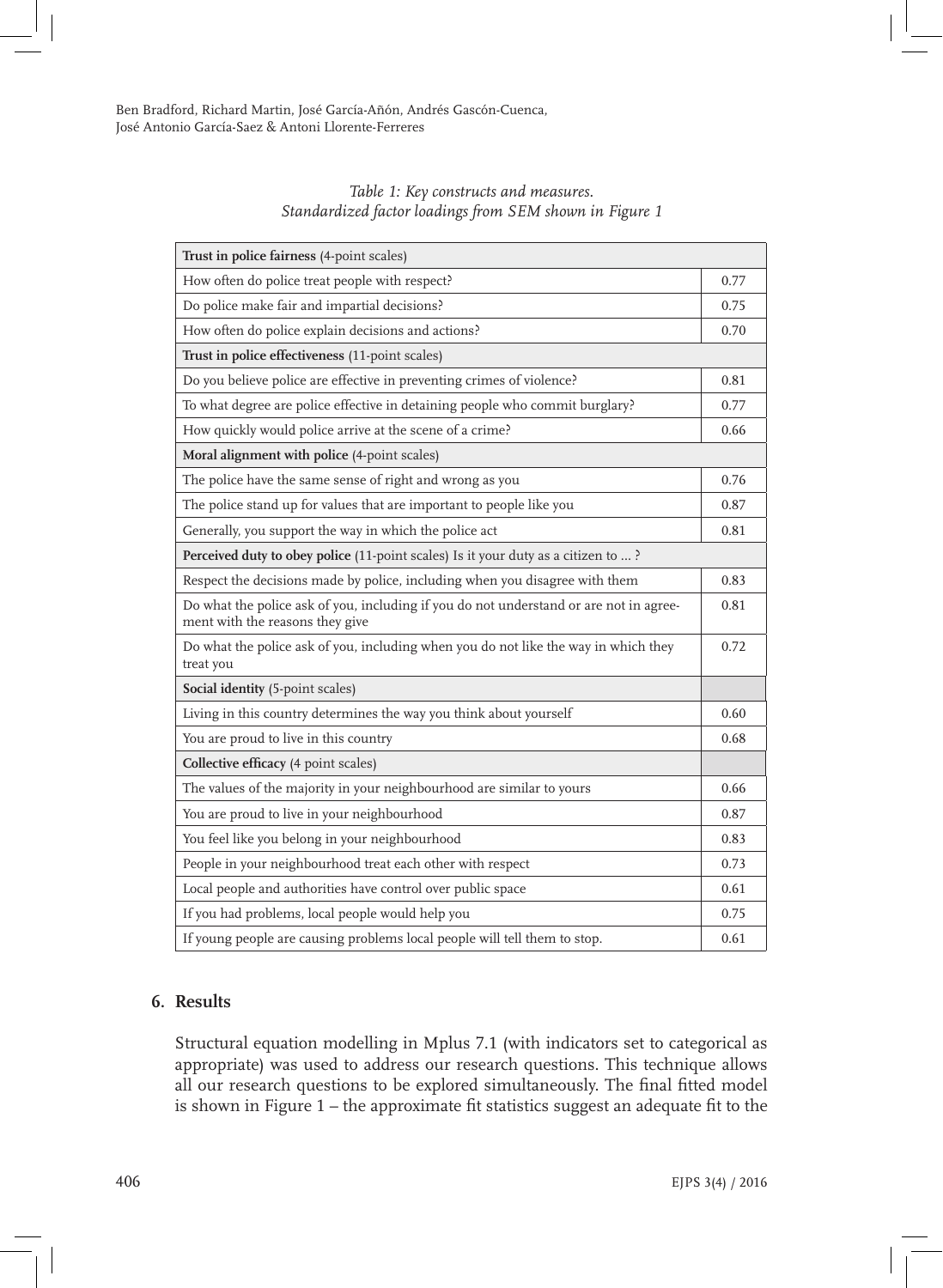data (Hu and Bentler, 1999). Table 1 shows the factor loadings from the individual measures of the latent constructs. Note that paths from all the contact and other variables on the left hand side of the model to the trust variables were allowed – for visual ease only those significant at the 5 per cent level are shown in the diagram.

Taking each part of the model in turn we find, first, that perceptions of collective efficacy had a statistically significant association with trust in police fairness *and* effectiveness. When people in Spain believe their local communities are cohesive and effective in reproducing order they tend to trust the police more – suggesting, of course, an affective link between police and community. Second, taking the other variables in the model into account, recent victimisation was only weakly correlated with trust in police effectiveness (and was not associated with trust in police fairness), a finding which would seem to suggest that, again as in the UK, instrumental factors are relatively less important predictors of trust.

Third, recent contact with officers – particularly encounters initiated by police – was quite strongly predictive of trust. Notably, contacts experienced as unsatisfactory had strong negative correlations with both components of trust (of a similar magnitude for self- and police-initiated contacts). Satisfactory contacts had a weaker, but still significant, positive association with trust – in these Spanish data we find that the association between contact and trust is asymmetrical (Skogan, 2006), but not completely so, and positive encounters did seem, on average, to be associated with higher levels of trust in police.



*Figure 1. Structural equation model predicting the empirical legitmacy of the police in Spain*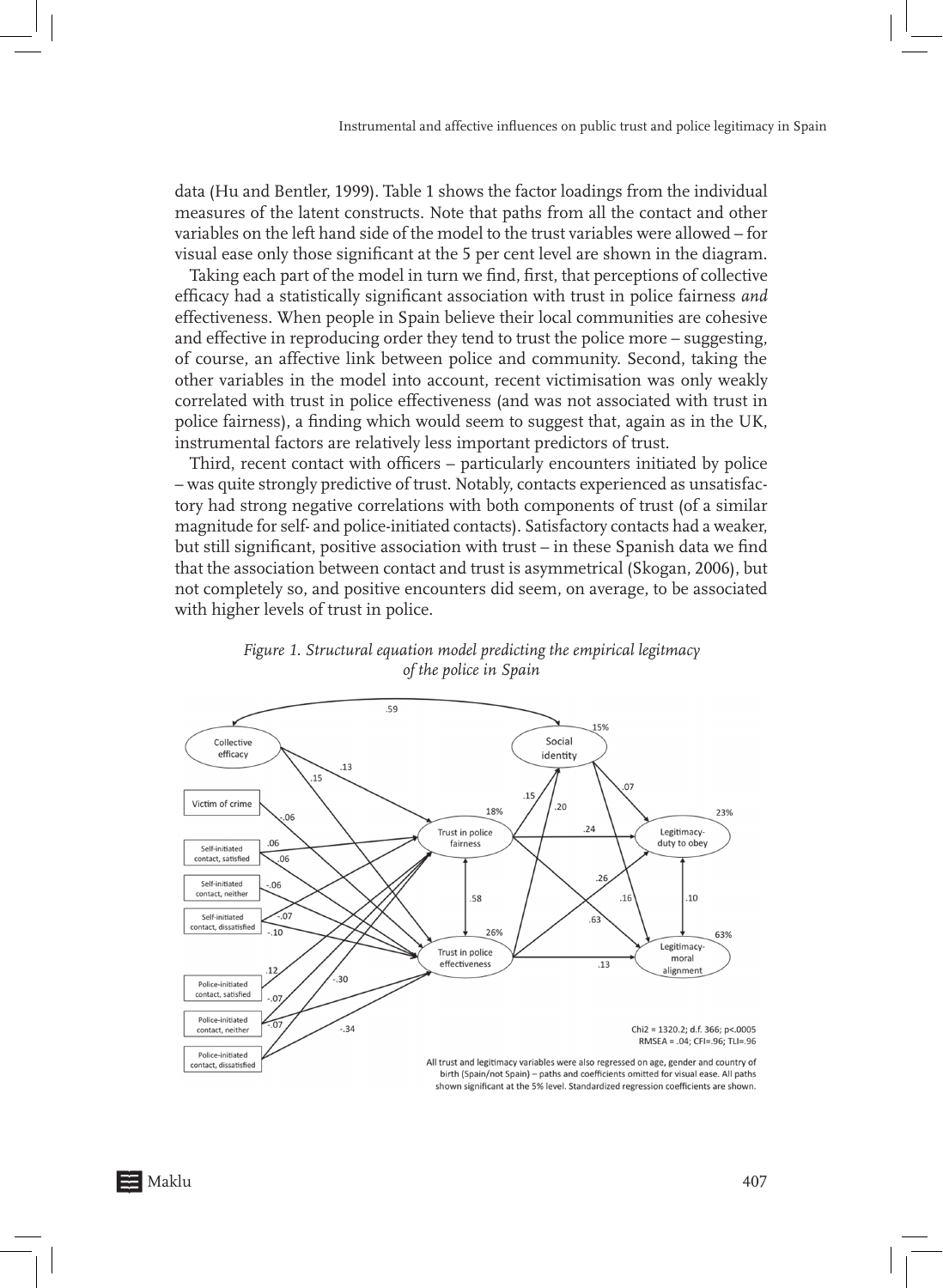Fourth, we find that both aspects of trust were predictive of legitimacy judgements. While effectiveness and fairness had a similar association with perceived duty to obey, trust in police fairness was a far stronger predictor of respondent's sense of moral alignment with police. Fifth, we also find that some of the association between trust and legitimacy was mediated by social identity. On average, respondents who trusted in police fairness and effectiveness identified more strongly with their 'country', and a stronger sense of identification was linked with greater legitimacy (note that the association between social identity and moral alignment was twice as strong as that between social identity and duty to obey). The indirect statistical effects of trust in police fairness, via identity, on moral alignment was weak but significant  $(8=.02; p=.01)$ , and that of fairness on duty to obey verged on significance at the conventional level (ß=.03; p=.07). The indirect effects of trust in effectiveness, again via social identity, on moral alignment ( $\beta$ =.01; p<.01), and duty to obey ( $\beta$ =.02; p=.07), were similar in nature.

Finally, contact with police also had a significant indirect statistical effect on legitimacy. For example, the indirect effect of satisfactory self-initiated contact on moral alignment was  $\beta = .05$  (p=.03), and on duty to obey it was  $\beta = .03$  (p=.02). Unsatisfactory police-initiated contact had substantively quite large, negative, indirect associations with both moral alignment  $(S=-.25; p<.005)$  and duty to obey  $(S=-.17; p<.005)$ p<.005). It seems that in Spain, as elsewhere, personal encounters with officers may be one factor shaping the legitimacy of the police in the eyes of the policed.

# **7. Discussion and conclusion**

In summarising the results of the model shown in Figure 1, it seems reasonable to suggest that in Spain, as in many Anglophone contexts, affective (relational and expressive) factors are more important than instrumental factors in shaping public perceptions of trust and police legitimacy. Collective efficacy and personal contact with officers were strongly correlated with trust judgements, while trust in police fairness was a somewhat stronger predictor of legitimacy than trust in police effectiveness. The present study therefore concurs with other recent research in European contexts that has also found procedural justice to be an important – and often the most significant – predictor of police legitimacy (e.g. Dirikx et al. 2014; Van Damme 2015; Van Damme et al. 2013; Hough et al. 2013). Moreover social identity, in relation to a group the Spanish police might plausibly be said to represent, was also linked to both trust and legitimacy judgements. These results suggest that Spanish lawmakers should consider community oriented police models more closely than has been the case in the past, as these may be received well by citizens. Indeed, such models have started to be implemented, with some success, by some pilot schemes at the local police level (Schmitt and Pernas 2008; OSI 2009)

Nevertheless it is notable that in these Spanish data instrumental concerns were also important, particularly in relation to the extent to which trust in police effectiveness predicted both aspects of legitimacy; there are also strong associations between contact experiences and trust in police effectiveness. It is possible that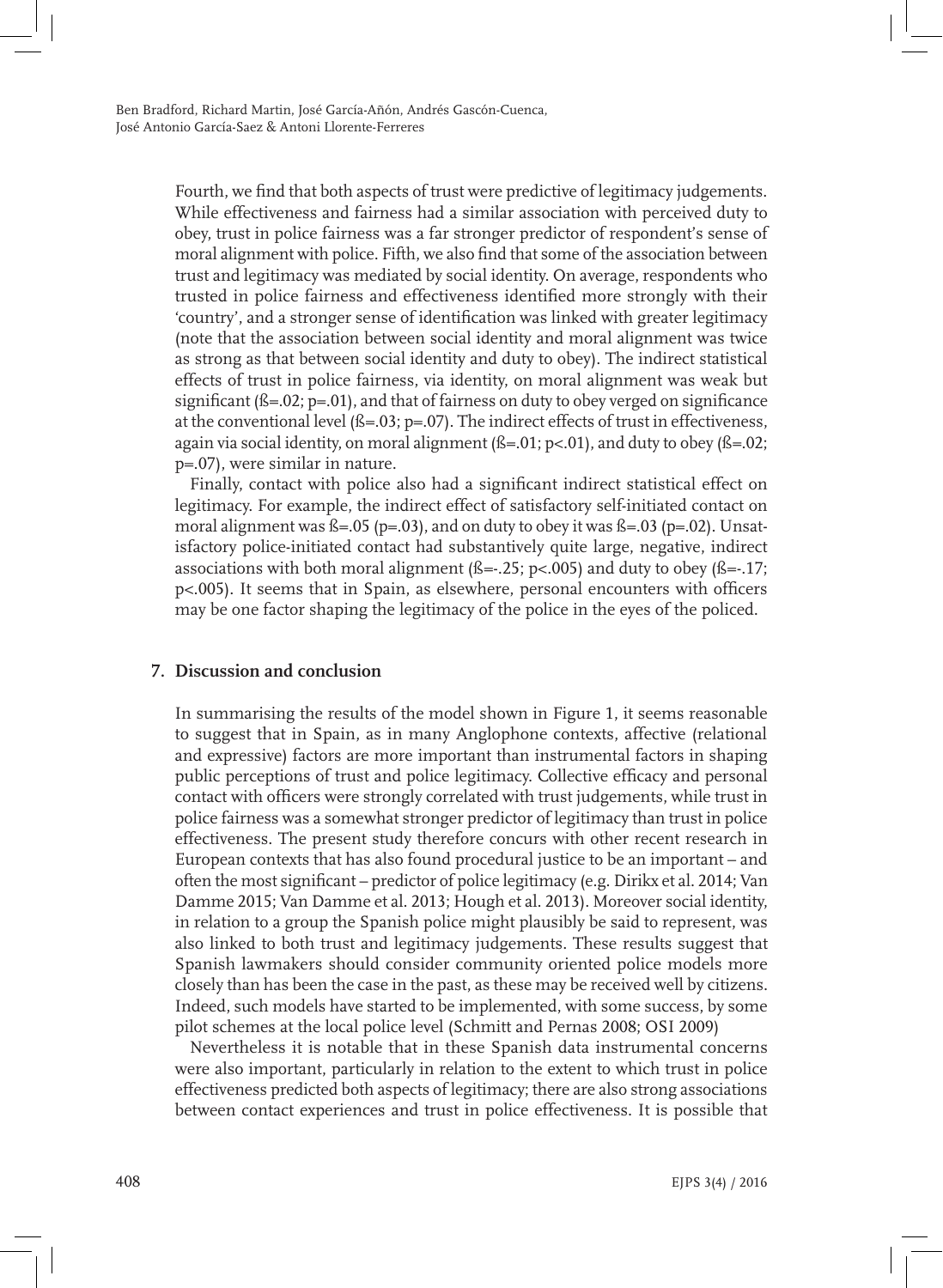instrumental factors loom larger in the minds of Spanish people than is often the case in, for example, the USA (Tyler and Jackson 2013). To this extent, our findings are consistent with those of other recent studies, particularly in developing countries, that have underlined that instrumental concerns can, in some circumstances, be important and even central in shaping public trust and police legitimacy (Bradford et al 2014b; Tankebe 2009). Notably, this research has shown that in contexts where the state, security and/or social cohesion are fragile people may place more emphasis on the outcomes police are able to secure. In the Spanish context, though, the significance of instrumental concerns could perhaps be partly explained by the dominant legitimacy claim of the police, hinted at in Section 3, which has shaped the terms of the legitimacy 'dialogue' (Bottoms and Tankebe 2012) and encouraged 'audience' assessments of policing based on law and order and the 'fight against crime'.

Indeed, given the context of Spanish policing the importance of affective factors is arguably something of a surprising result, particularly because it suggests, *from the perspective of citizens*, a relatively strong association between police and community, on the one hand, and between police and country, on the other. While the concept of national identity is widely used in the UK and elsewhere to study the relationship between police and citizens, this idea is problematic as far as Spain is concerned. Previous research (Spanish Sociological Research Centre CIS, 2006) has shown that the Spanish population identify themselves with diverse local, regional and national categories. For example, 47% of the Spanish people identified strongly with the town/city in which they live, 48% with the autonomous region, and 49% with Spain as a state (there was thus a significant overlap between these categories – see also Elzo 2000, 2005). Moreover, Vicente et al (2009) have shown that people's sense of belonging to Spain as a state is connected with other factors, like the language they use (the official autonomous community languages or Spanish). Undoubtedly significant variation in identity judgements will also be found in Anglophone countries, but this seems a particularly pertinent issue in the Spanish context.

Spanish citizens may, therefore, have a different approach to national and regional identities than citizens in many Anglophone contexts. This might affect their relations with police officers as representatives of the state, particularly if they see the police as a force that does not represent their particular vision of identity and community. Moreover, with three distinct police forces making up 'Spanish policing', operating in different parts of the country, assigned with their own roles and affiliated with different levels of government, notions of national identity must surely become heavily refracted when projected onto 'the police' as an institution. Yet, in our data we find that perceptions of collective efficacy in local areas had a significant association with trust in police (effectiveness *and* fairness), suggesting a relatively strong association between perceptions of police and the social quality of people's neighbourhoods. More strikingly, respondent's trust in the police was linked to their identification with their country, which itself predicted legitimacy judgements. As in the UK (Bradford, 2014), Australia (Bradford et. al., 2014a) and USA (Huo, 1998), public trust and police legitimacy in Spain are linked with identities that revolve around the nation as well as the neighbourhood.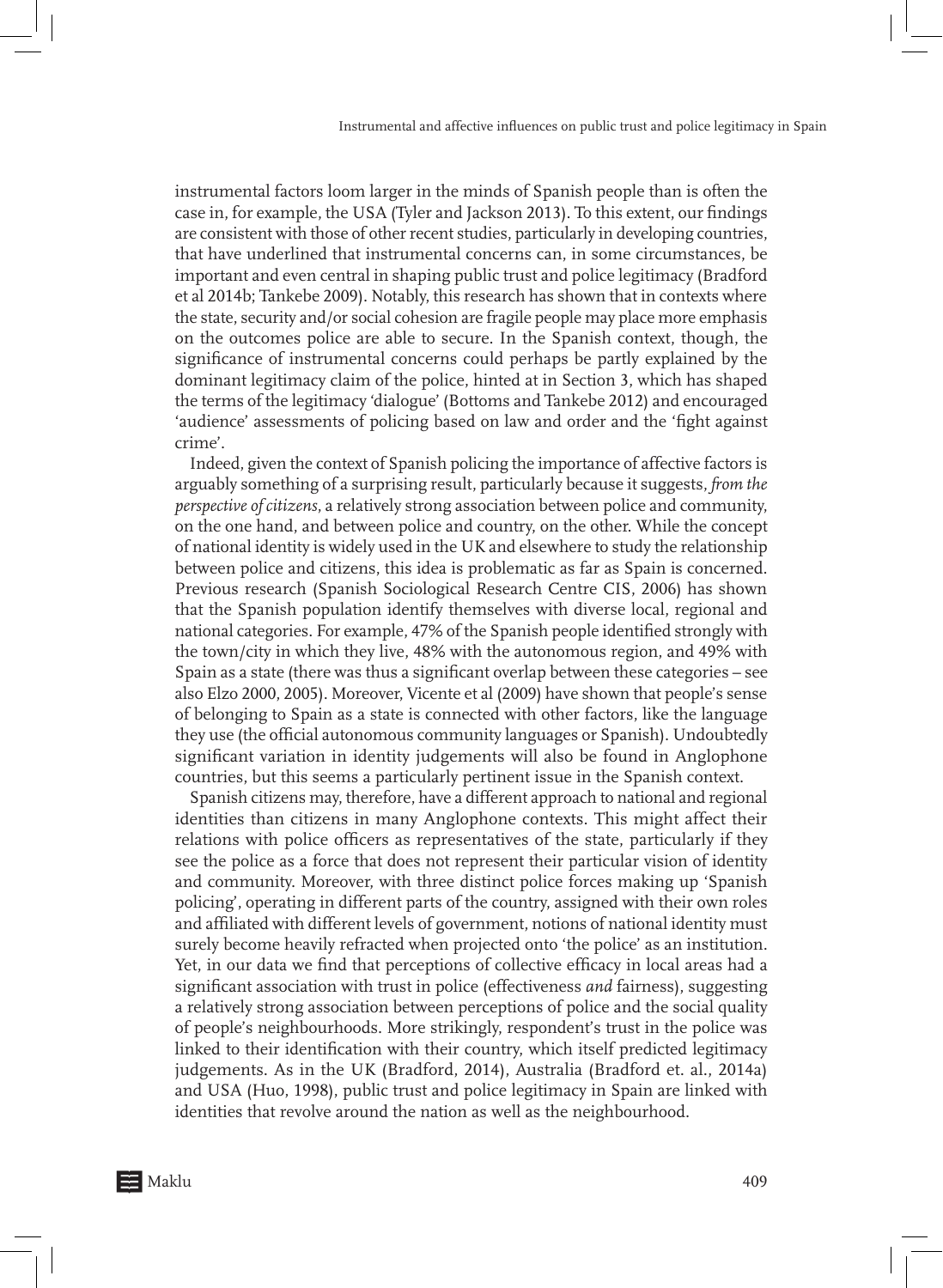In attempting to explain why affective factors influence trust and legitimacy to a greater extent than might have been expected given the nature, structure, the function of Spanish policing, it is worth reflecting on the methodology of the study and how it might be developed when pursuing similar research questions in other lesser-studied policing contexts. First, our analysis does not take into account two variables that may be important when analysing public opinions of the police in Spain: social class and race/ethnicity. For some researchers social class is an important predictor of people's behaviour during police actions (Torrente, 1997) and thus attitudes toward police. Race and/or ethnicity are similarly found to be important predictors of trust and legitimacy in many contexts (see Añón et al. 2013 for a discussion of this latter issue in Spain).

Five further provisos should also be considered and factored into future research. First, we only have limited measures of instrumental and affective predictors of trust – if more variables had been available the story recounted above might have been different. Second, our measures of contact with the police are broad-brush, at best. We do not know why respondents judged encounters with police satisfactory or unsatisfactory, for example: were instrumental or affective concerns more important to those having contact with the police? While Añón et al. (2013), working with the same dataset, show that in Spain police stops are judged on the basis of procedural justice, we do not know on what basis people who initiated contact with police themselves judged the ensuing encounters. Equally, we are unable to distinguish the specific type of encounter involved. It may be, for example, that an enforcement encounter initiated by police is experienced by citizens in a quite different way to an encounter instigated by an officer looking for information.

Third, the survey did not specify to respondents which police organization they should think about when answering the trust and legitimacy questions. It is most likely that when stimulated to do so by the survey questionnaire they accessed the type of police most salient to them, which might, or course, vary from person to person and from place to place. It would be instructive for future research to consider whether people in countries with multiple police services think about different organizations in different ways (having, for example, a more instrumental relationship with one rather than another).<sup>1</sup> Fourth, and similarly, we did not specify the country involved in the identity questions. It we had specified this as 'Spain' we may have found different associations with the trust and legitimacy judgements, particularly among some respondents living in the Basque Country or Catalonia.

Finally, we should note that survey methodologies are inherently limited when it comes to investigating trust. Most pertinently we have measured here 'trust as attitude' (Li 2015); whether this translates into 'trust as choice', or action, (ibid.) remains uncertain. We do not know, that is, whether respondents who indicated they thought the police effective and/or well-intentioned were more likely than others to act in ways – such as reporting crimes or assisting police – that would

<sup>1</sup> Medina (2003: 17) concluded that attempts to improve people's trust in police officers (as an attempt to counteract fear of crime) were ineffective because citizens drew distinctions between the different police forces present in Spain.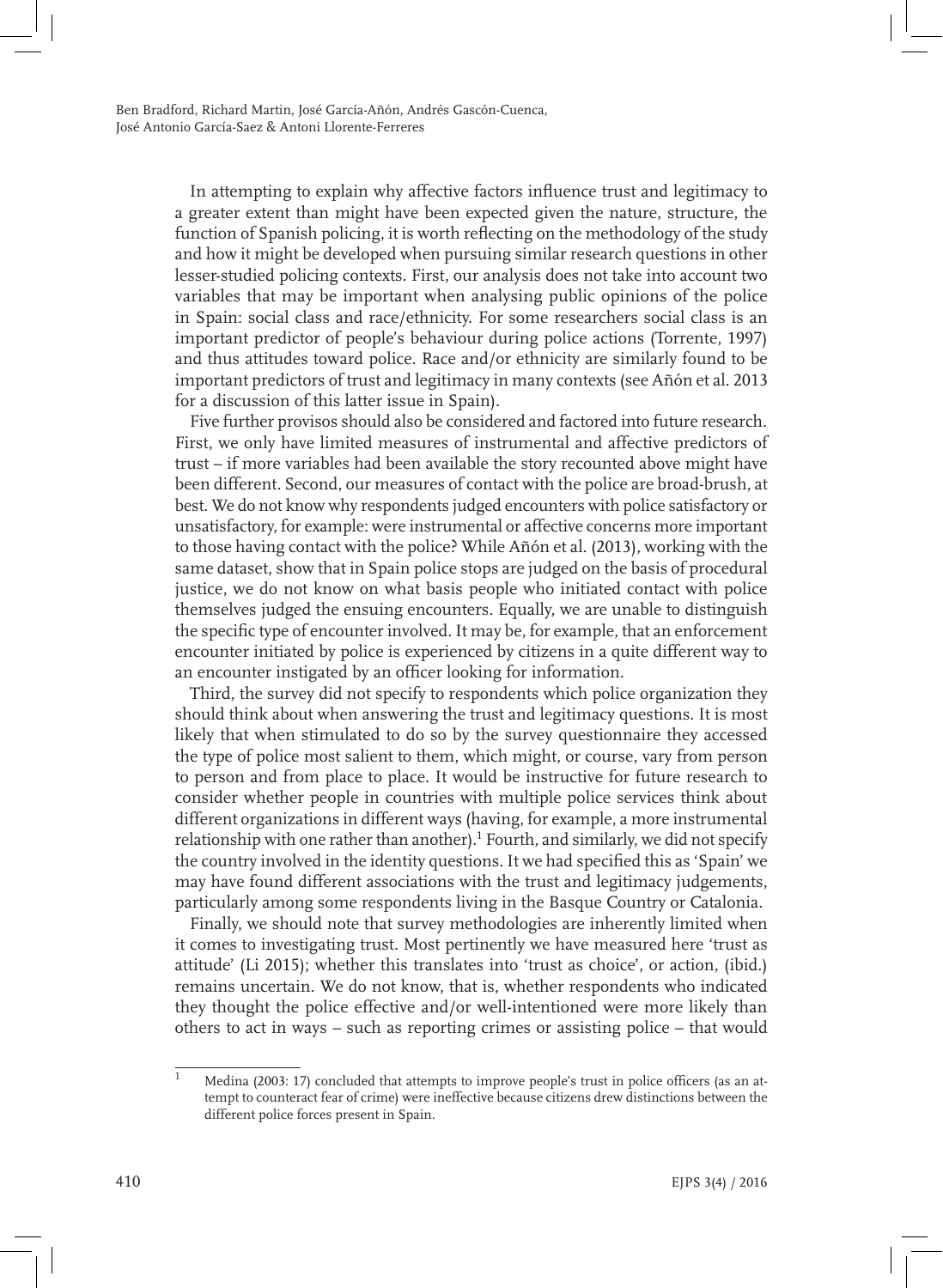instantiate such trust and 'make real' its presence within specific social settings and relationships.

Notwithstanding these limitations the results described above provide quite consistent evidence in terms of reflecting on the principal aims of this paper. We set out to explore whether citizens in Spain base their trust and legitimacy judgements primarily on efficacy and success in fighting crime, or whether they too care about affective and relational factors; and we tentatively conclude the latter have primacy over the former. Research in Anglophone countries has tended to find that affective and relational factors, like concerns about police fairness and community cohesion, are more important predictors of trust in the police rather than instrumental factors like victimization. Trust in police fairness is usually found to be a stronger predictor of police legitimacy than broadly instrumental concerns about police effectiveness. According to this body of work citizens consider police as representatives of a particular vision of moral order and community. When order and community are found to be strong and cohesive, trust is enhanced; yet when cohesion is lacking trust in the police is undermined. Likewise, people are more likely to hold police legitimate when they feel a sense of 'shared group membership', promoted by the experience of procedural justice, with the police that encourages an overall sense of trust and shared aims.

While the results suggest that in Spain instrumental concerns are relatively more important than often seems to be the case in the USA or UK, overall the nature and quality of local order and community, and the ways in which police wield their power, seem more important in shaping public trust and legitimacy than instrumental factors, such as victimization and the ability of the police to deal with crime. Despite what may seem like a different ideology surrounding policing in Spain, and what is certainly a different national/political context, it seems that Spanish citizens share comparable expectations and make similar judgments of the police as do their British or American counterparts.

If police legitimacy is to be sustained and enhanced in Spain it might then be argued that the policing model should be shifted toward one based on cooperation between police and public, along with a better operational response from police forces to public priorities and crime prevention. Since the distance between police and public is not as great as the dominant ideological model would suggest, there may be space for greater collaboration between police and citizens, and a style of policing based on working with the public in order to generate trust and legitimacy.

## **Bibliography**

Alexy, R. (1988). Law and Correctness. *Current Legal Problems,* 51(1)*:* 205- 221.

Añón, J.G., Bradford, B., Sàez, J.A.G., Cuenca, A.G. & Ferreres, A.L. (2013). *Identificación policial po perfil* étnico *en España*. Valencia: Tirant lo Blanch.

Bayley, David H. (1994). *Police for the Future*. New York: Oxford University Press.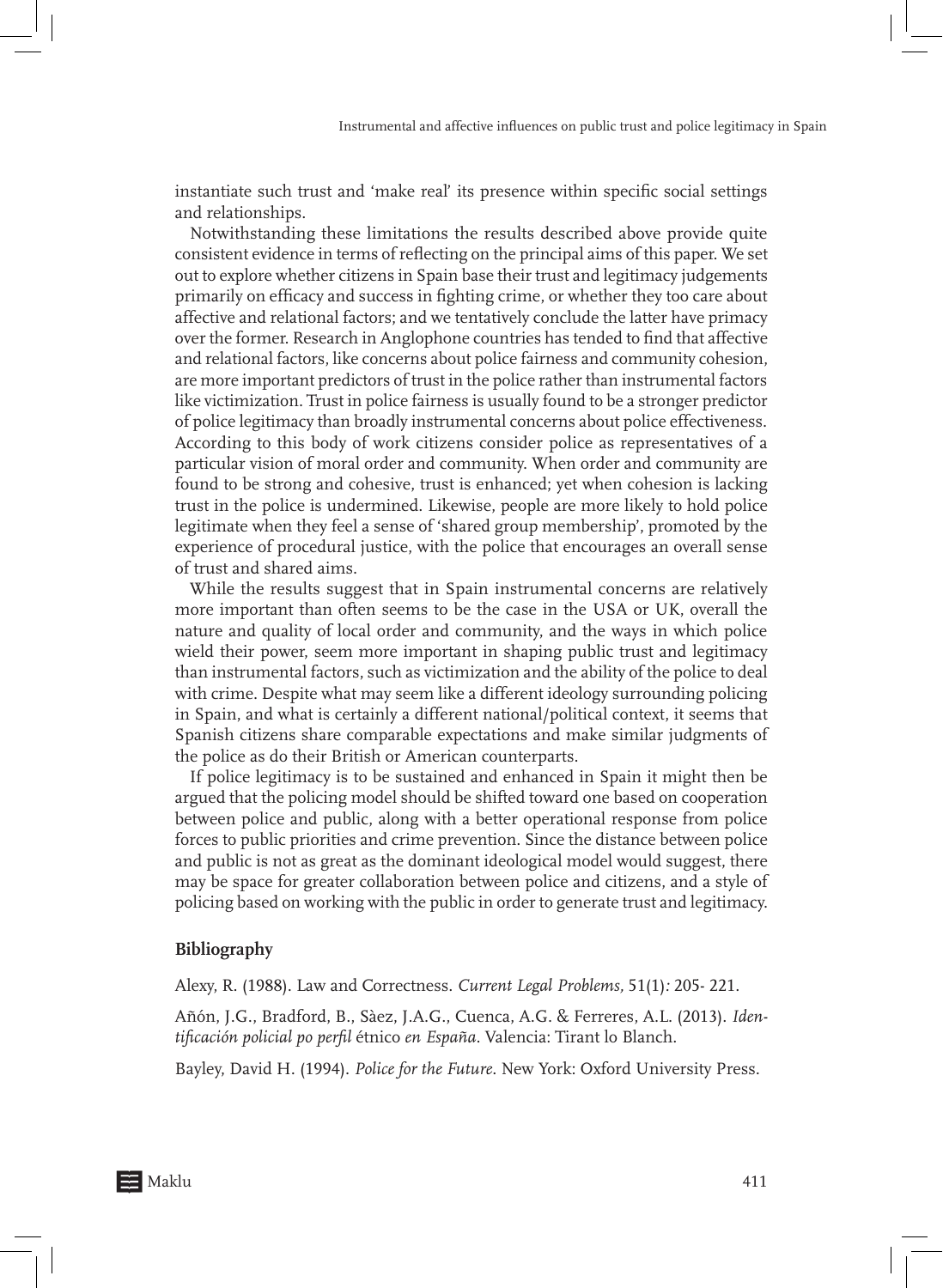Bottoms, A., & Tankebe, J. (2012). Beyond procedural justice: A dialogic approach to legitimacy in criminal justice. *Journal of Criminal Law and Criminology,* 102: 119–170.

Bradford, B. (2014). Policing and social identity: procedural justice, inclusion and cooperation between police and public. *Policing and Society*, *24*(1), 22–43.

Bradford, B., Murphy, K., & Jackson, J. (2014a). Officers as Mirrors: Policing, Procedural Justice and the (Re)Production of Social Identity. *British Journal of Criminology* 54(4): 527-550.

Bradford, B., Huq, A., Roberts, B., & Jackson, J. (2014b). What price fairness when security is at stake? Police legitimacy in South Africa. *Regulation and Governance,*  8(2): 1-24.

Bradford, B., & Myhill, A. (2014). Triggers of change to public confidence in the police and criminal justice system: Findings from the Crime Survey for England and Wales panel experiment. *Criminology and Criminal Justice,* 12: 1-21.

CIS, Centro de Investigaciones Sociológicas. (2006, December 18). *La identidad nacional en España.* Retrieved April 15, 2015,

http://www.cis.es/cis/opencm/ES/1\_encuestas/estudios/ver.jsp?estudio=8060&c uestionario=9334&muestra=14569

Dirikx, A., & Van den Bulck, J. (2014). Media use and the process-based model for police cooperation: An integrative approach towards explaining adolescents' intentions to cooperate with the police. *British Journal of Criminology* 54: 344–365.

Earle, T. C., & Siegrist, M. (2006). Morality Information, Performance Information, and the Distinction between Trust and Confidence. *Journal of Applied Social Psychology,* 36(2): 383-416.

Freiberg, A. (2001). Affective versus Effective Justice. Instrumentalism and Emotionalism in Criminal Justice. *Punishment & Society,* 3(2): 265-278.

Elzo Imaz, J. (2000). *España 2000, entre el localismo y la globalidad: la encuesta europea de valores en su tercera aplicación, 1981-1999,* Bilbao: Deustuko Unibertsitatea,

Elzo Imaz, J. (2005). España, entre localismo y la globalidad. *Cuadernos del Mediterraneo*/*Quaderns de la Meditarrània*, 5: 65-76.

ESS (2011). *Trust in Justice: Topline Results from Round 5 of the European Social Survey*. European Social Survey.

Giddens, A. (1991). Modernity and self-identity: Self and society in the late modern age. Stanford University Press.

Guillén, F. (2012). *Policia i seguretat,* Barcelona: Servei de publicacions de la Universitat Autònoma de Barcelona.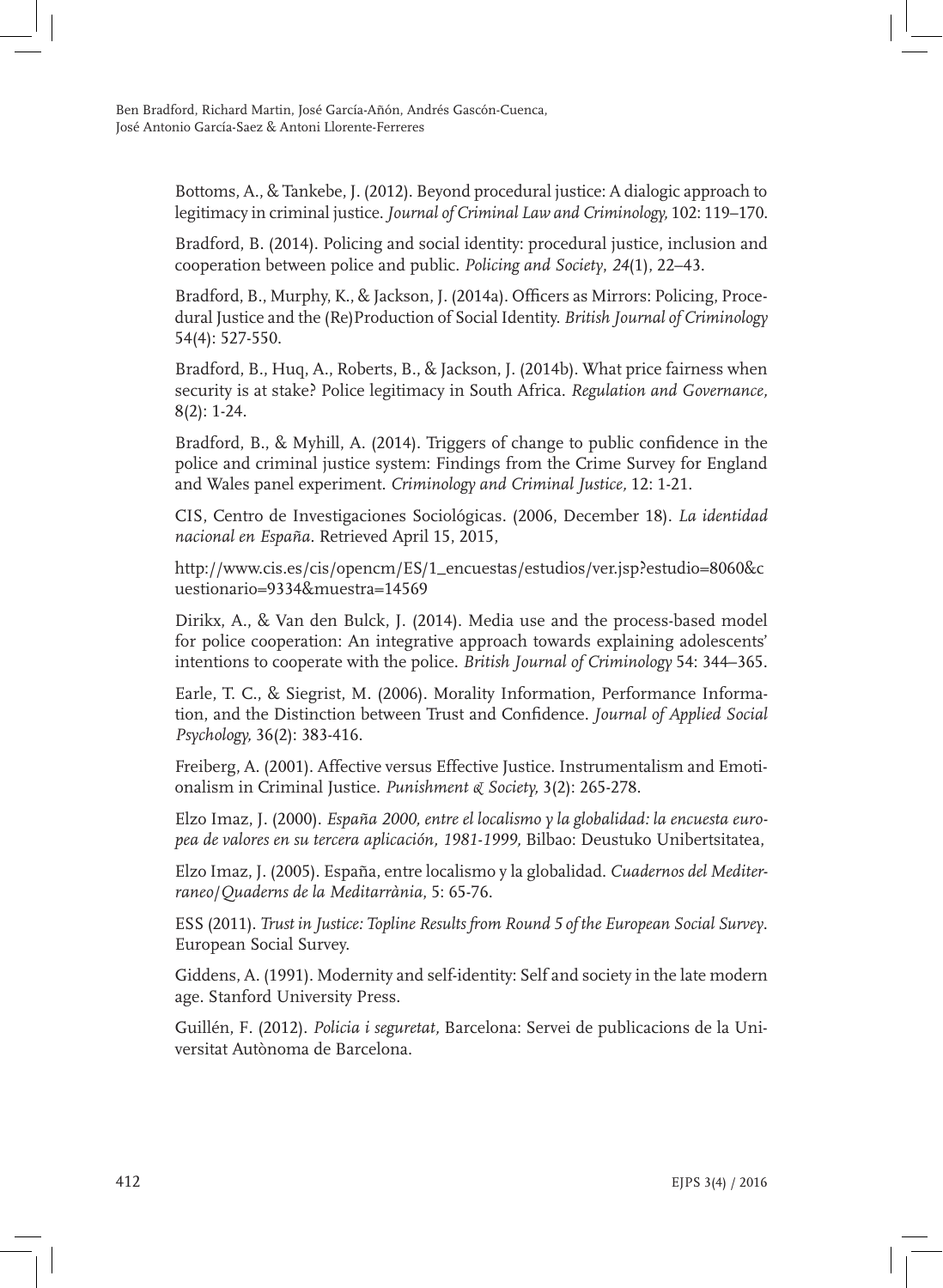Guzy, N., & Hirtenlehner, H. (2015). 'Trust in the German Police: Determinants and Consequences for Reporting Behavior' in Mesko, G. and Tankebe, J.(Eds.) (2015) *Trust and Legitimacy in Criminal Justice: European Perspectives* Switzerland: Springer

Herranz de Rafael, G. (1996). Estructura Social e Identificación NAcionalista en la España de los Años Noventa. *REIS,* 76: 9-35.

Herranz de Rafael, G (2005). El modelo autonómico y nuevas formas de identidad. Antecedentes para un equilibrio de future. *Papers* 78: 31-58.

Hinds, L., & Murphy, K. (2007). Public Satisfaction With Police: Using Procedural Justice to Improve Police Legitimacy. *Australian & New Zealand Journal of Criminology*, 40: 27-42.

Hough, M., Jackson, J., & Bradford, B. (2012). *Trust in justice and the legitimacy of legal authorities: Topline findings from a comparative European study*.

Hough, M., Jackson, J., & Bradford, B. (2013). 'Legitimacy, trust and compliance: An empirical test of procedural justice theory using the European Social Survey' in Tankebe, J. and Liebling, A. (Eds.) (2013) *Legitimacy and criminal justice: an international exploration* Oxford: Oxford University Press

Hu, L., & Bentler, P.M. (1999). Cutoff criteria for fit indexes in covariance structure analysis: Conventional criteria versus new alternatives. *Structural Equation Modeling: A Multidisciplinary Journal*, 6(1): 1-55.

Instituto Nacional de Espadística INE (2014a, December 10). Cifras de Población a 1 de julio de 2014 Estadística de Migraciones. Primer semestre de 2014. Retrieved April 15, 2015, http://www.ine.es/prensa/np884.pdf

Instituto Nacional de Estadística INE (2014b, January 23). Encuesta de Población Activa (EPA). Retrieved April 15, 2015, http://www.ine.es/daco/daco42/daco4211/ epa0413.pdf

Jackson, J., & Sunshine, J. (2007). Public Confidence in Policing. A Neo-Durkheimian Perspective. *The British Journal of Criminology*, 47(2): 214-233.

Jackson, J., & Bradford, B. (2009). Crime, policing and social order: On the Expressive Nature of Public Confidence in policing. *British Journal of Sociology,* 60(3): 493-521.

Jackson, J., Bradford, B., Hohl, K. & Stanko, B. (2013). *Just Authority? Trust in police in England and Wales*. London: Routledge.

Kääriäinen, J. (2008). Why do Finns trust the police? *Journal of Scandinavian Studies in Criminology and Crime Prevention* 9: 141-159.

Kwak, D-H., San Miguel, C. E., & Carreon, D.L. (2012). Policing legitimacy and public confidence in police: An analysis of attitudes toward the Mexican police. *Policing: An International Journal of Police Strategies and Management* 35: 124-146.

Li, P.P. (2015). Trust as a Leap of Hope for Transaction Value: A Two-Way Street Above and Beyond Trust Propensity and Expected Trustworthiness, in Bornstein,

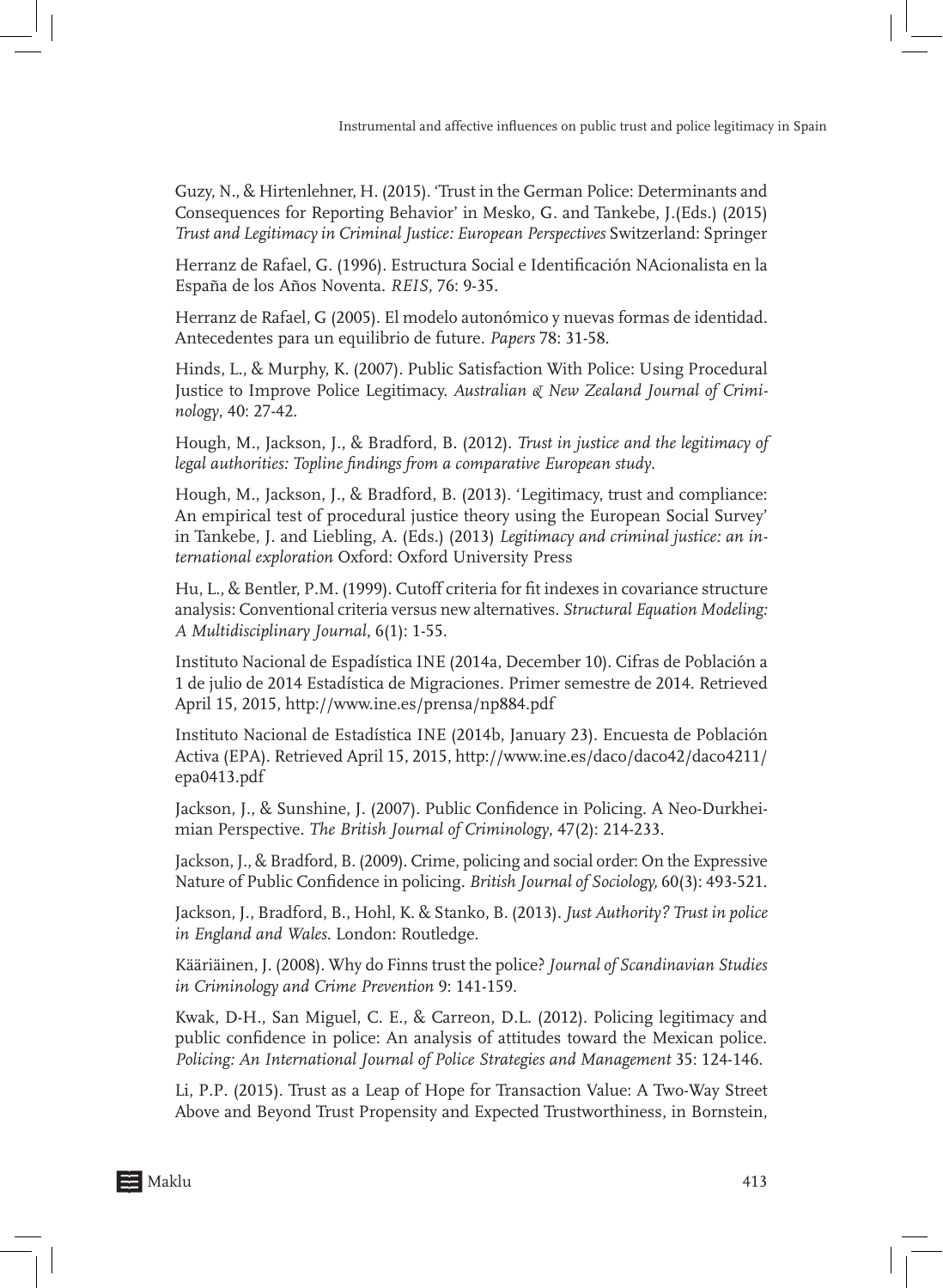B.H. and Tomkins, A.J. (eds) *Motivating Cooperation and Compliance with Authority: The Role of Institutional Trust*. Cham: Springer, pp.37-54.

Lipshitz, R, Gilad, Z, & Suleiman, R. (2001). The One-of-Us Effect in Decision Evaluation. *Acta Psychologica,* 108: 53-71.

Loader, I. & Mulcahy, A. (2003). *Policing and the Condition of England: Memory, Politics and Culture*. Oxford: OUP.

Loader, I. & Walker, N. (2001). Policing as a public good: Reconstituting the connections between policing and the state. *Theoretical Criminology,* 5(1): 9- 35.

Loader, I. (1997). Policing and the social: Questions of symbolic power. *British Journal of Sociology,* 48(1): 1-18.

Lobnikar, B., Sotlar A., & Modic, M. (2015) 'Do We Trust Them? Public Opinion on Police Work in Plural Policing Environments in Central and Eastern Europe' in Mesko, G. and Tankebe, J.(Eds.) (2015) *Trust and Legitimacy in Criminal Justice: European Perspectives* Switzerland: Springer

Mawby, R. I. (2011). Models of Policing. In T. Newburn (Ed.), *Handbook of Policing*  $(2<sup>nd</sup> Edition, pp. 17-46)$ . Abingdon: Taylor and Francis.

Medina, J. (2003). Inseguridad ciudadana, miedo al delito y policía en España. *RECPC,* 05(03): 2-21.

Mesko, G., & Eman, K. (2015) 'Legitimacy of Policing in Central and Eastern Europe: Results from a Cross-National Law Student Survey' in Mesko, G. and Tankebe, J. (Eds.) *Trust and Legitimacy in Criminal Justice: European Perspectives* Switzerland: Springer

Mesko, G., & Tankebe, J. (Eds.) (2015) *Trust and Legitimacy in Criminal Justice: European Perspectives* Switzerland: Springer

Möllering, G. (2001). The nature of trust: from Georg Simmel to a theory of expectation, interpretation and suspension. *Sociology*, 35(2), 403-420.

Murphy, K., Hinds, L., & Fleming, J. (2008). Encouraging public cooperation and support for police. *Policing and Society*, 18(2): 136–155.

Myhill, A., Quinton, P., Bradford, B., Pool, A. & Sims, G. (2011). It depends what you mean by confident: Operationalizing measures of public confidence and the role of performance indicators, *Policing: A Journal of Policy and Practice,* 5 (2): 114-124.

OSI (2009). *Addressing Ethnic Profiling by Police. A Report on the Strategies for Effective Police Stop and Search Project*. New York: Open Society Institute.

Sampson, R. (2012) *Great American City*. Chicago: CUP.

Skogan, W. (2006). Asymmetry in the impact of encounters with the police. *Policing and Society*, 16(2): 99-126.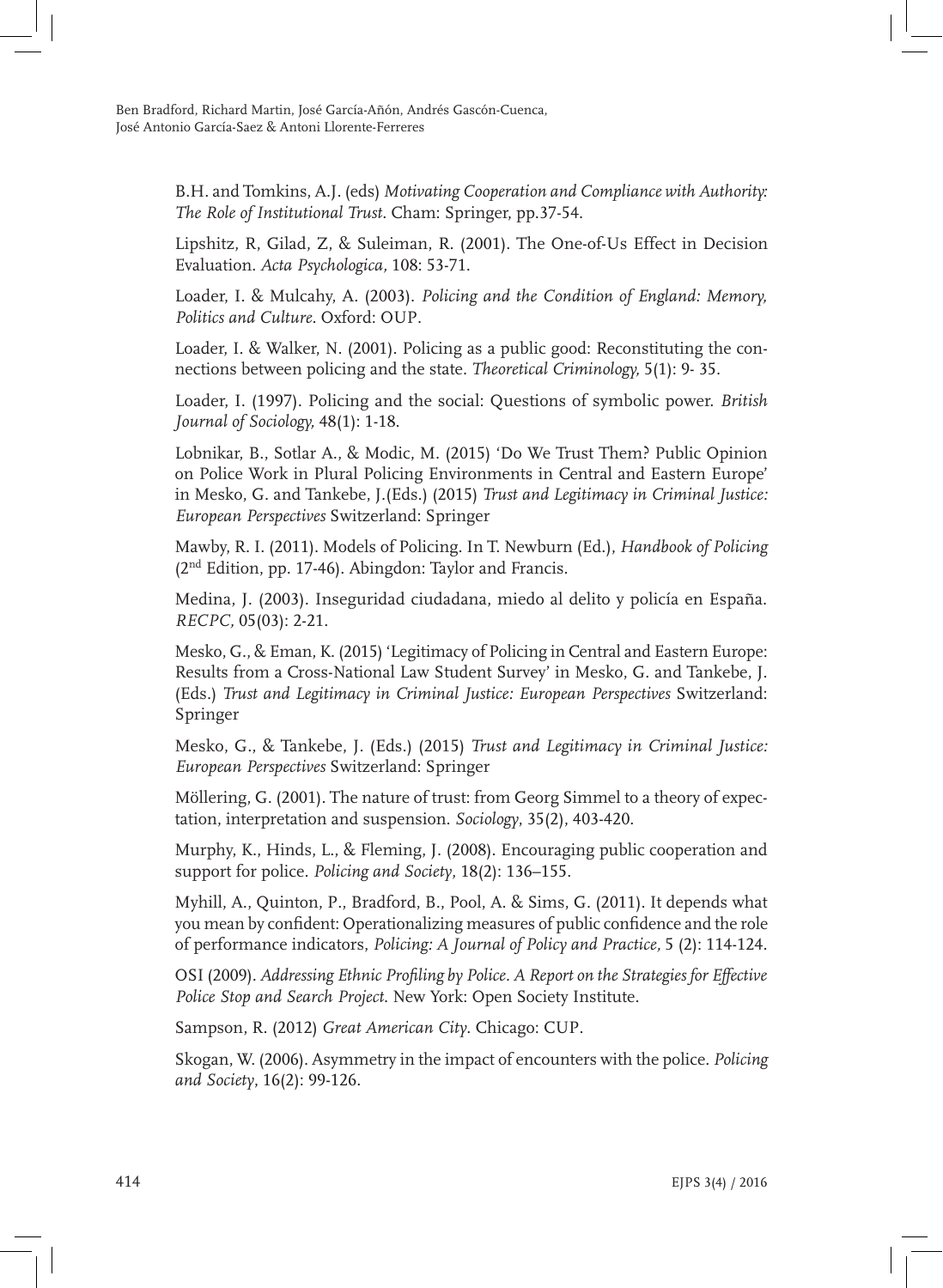Schmitt, Maggie, & Pernas, Begoña (2008). *El Proyecto STEPSS (Strategies for Effective Police Stop and Search) en España.* Madrid: GEA 21.

Sun IY, Wu Y. & Hu R. (2013). Public assessments of the police in rural and urban China: A theoretical extension and empirical investigation. *British Journal of Criminology,* 53: 643-664.

Sunshine, J., & Tyler, T. (2003). Moral Solidarity, Identification with the Community, and the Importance of Procedural Justice: The Police as Prototypical Representatives of a Group's Moral Values. *Social Psychology Quarterly,* 66(2): 153-165.

Torrente Robles, D. (1997). *La sociedad policial: poder, trabajo y cultura en una organización local de policía.* Barcelona: Universitat de Barcelona.

Torrente Robles, D. (1999). Prevención del delito y future de la policía. *REIS*, 85: 85-94.

Tyler, T. (2006). Psychological Perspectives on Legitimacy and Legitimation. *Annual Review of Psychology,* 57: 375- 400.

Tyler, T. R. (2011). Trust and legitimacy: Policing in the USA and Europe. *European journal of criminology*, 8(4), 254-266.

Tyler, T., & Blader, S. (2000). *Cooperation in groups: Procedural justice, social identity, and behavioral engagement*. Philadelphia: Psychology Press.

Tyler, T., & Blader, S. (2003). The Group Engagement Model: Procedural Justice, Social Identity, and Cooperative Behavior. *Personality and Social Psychology Review,*  7(4): 349-361.

Tyler, T., & Huo, J. (2002). *Trust in the law: encouraging public cooperation with the police and courts*. New York: Russell Sage Foundation.

Tyler, T., & Jackson, J. (2013). Future Challenges in the Study of Legitimacy and Criminal Justice. In J. Tankebe & A. Liebling (Eds.), *Legitimacy and Criminal Justice: An International Exploration* (pp. 83-104). Oxford: Oxford University Press.

Tankebe, J. (2009). Public cooperation with the police in Ghana: Does Procedural Fairness Matter? *Criminology,* 47(4): 1265- 1293.

Tankebe, J. (2013). Viewing things differently: The dimension of public perceptions of police legitimacy. *Criminology* 51(1): 103-135.

Tankebe, J., & Liebling, A. (Eds.) (2013) *Legitimacy and criminal justice: an international exploration* Oxford: Oxford University Press

Uslaner, P. (2002). *The Moral Foundations of Trust*. Cambridge: Cambridge University Press.

Van Craen, M., & Skogan, W. (2015) Trust in the Belgian Police: The Importance of Responsiveness. *European Journal of Criminology,* 12 (2): 129-150.